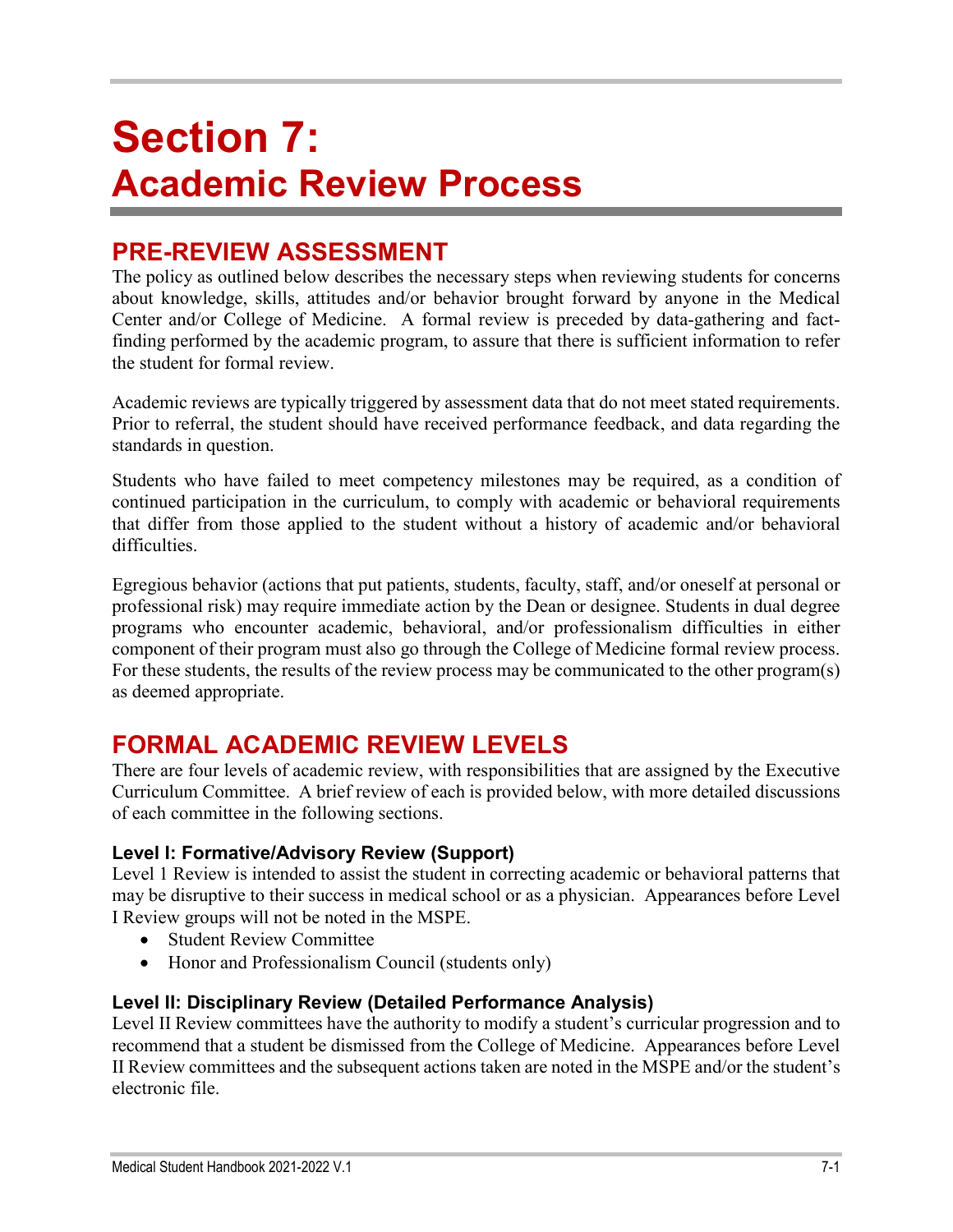- Honor and Professional Council (faculty and students)
- Technical Standards Advisory Committee
- Violations Committee
- Academic/Behavioral Review Committee
- USMLE Review Committee

#### **Level III: Assessment of Due Process**

A Level III committee evaluates the process of the Level II committees in the event that a student is recommended for dismissal to assure that decisions were fairly made with complete information. A Level III committee also evaluates requests for reinstatement to the College after a student has withdrawn or been dismissed.

• Academic Review Board

### **Level IV: Final Decision Making**

Final decision making for a student's dismissal or reinstatement resides with the Dean of the College of Medicine or their designee, the Vice Dean for Education. In the event that a student demonstrates behavior felt to be significantly harmful to patients, students, staff, or faculty, the Dean may suspend or dismiss a student without using other levels of the review process.

# **STUDENT REVIEW COMMITTEE**

### **Responsibilities**

The Executive Curriculum Committee has assigned the following responsibilities to the Student Review Committee (SRC):

- Review and make recommendations regarding all students who have been referred for failure to meet an academic, behavioral or professionalism standard, or for other concerns about performance not meeting the level of a failed standard or competency
- Engage the student in discussion about any academic and non-academic factors that may be contributing to challenges with performance
- Consider and offer educational interventions for students
- Recommend COM and university-based resources to students, where applicable, to facilitate improvement in performance, successful completion of the remediation plan recommended by the referring academic program

### **Membership**

The co-chairs of the SRC are the Associate Program Directors of the LSI curriculum Parts 1, 2 and 3, who are appointed annually by the Associate Dean for Medical Education in consultation with the ECC.

The Committee shall have a minimum of fifteen (15) members derived from the following:

- Associate Program Directors (3)
- Expert Educators for Parts 1, 2, and 3 (30)

Associate Program Directors will not serve concurrently on any Level II or III review committees. The SRC reports back to the Academic Program Directors, and quarterly to the Academic Review Process Committee.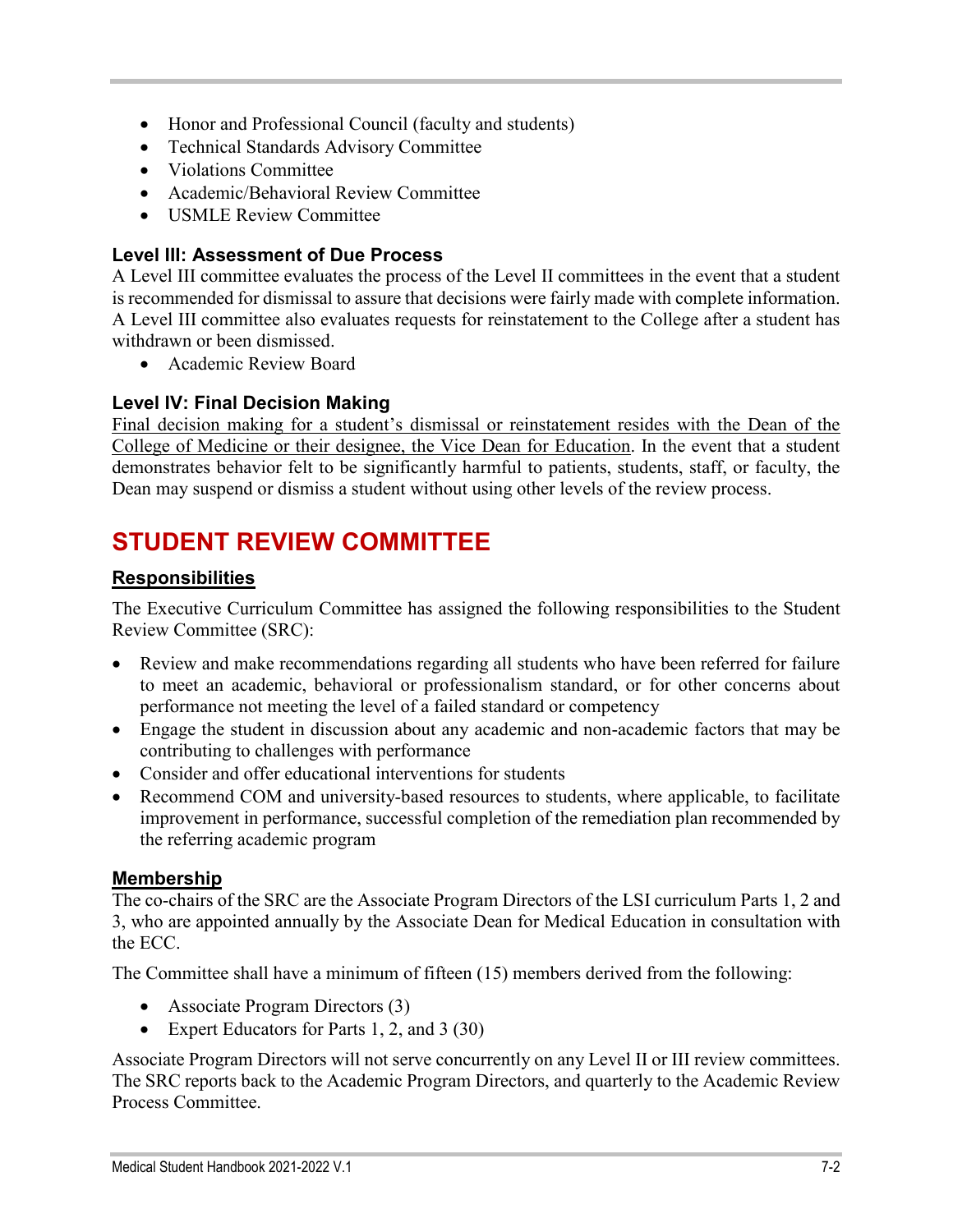A formal SRC meeting must include at least one APD acting as chair and at least 3 expert educators.

#### **Review Meeting**

A student will be referred to SRC when there is failure to meet an academic, behavioral, or professionalism standard of the Academic Program in which a student is currently enrolled. The student will be informed of the review meeting at least 7 calendar days before the scheduled meeting. Written notification about the time and location of the meeting will be sent to the student by e-mail, following notification by the referring academic program director.

A review scheduled with the SRC is considered an administration function of the College of Medicine. Attendance is limited to the committee members and the referred student.

The SRC is responsible for reviewing all information related to the student's progress in medical school, i.e. all foundational science and clinical performance, behavioral and mental health observations, and admissions information.

At the meeting, the student will have the opportunity to share with the committee about their view of the challenges leading up to the referral, about their perceptions of their performance difficulties, and about any/ all academic or non-academic issues that may be contributing to the performance challenges. The remediation plan recommended by the program will also be addressed.

#### **Recommendations**

The SRC will develop recommendations for the student at the time of the SRC meeting.--These typically include educational interventions and connections to COM and/or university-based resources (academic support, counseling, financial aid, etc.) that may help to improve performance and decrease external stressors. During the meeting, students will be encouraged to discuss these recommendations and the strategies for utilizing them to 1) satisfy the requirements put forth by the referring academic program, and 2) to maintain progress in the curriculum, thereby avoiding additional committee reviews in the future. A summary of the meeting will be made by the chair and will be sent to the referring academic program director.

The SRC aims to identify the academic and non-academic causes of challenges as a means of connecting students to resources to attempt to mitigate these challenges. With this in mind, students are encouraged to view a referral to the SRC as supportive rather than punitive.

# **HONOR AND PROFESSIONALISM COUNCIL**

### **Responsibilities**

The OSUCOM Honor and Professionalism Council (HPC) is a student-run, faculty advised body whose goal is to promote and ensure professional and ethical behavior in the COM by upholding the Student Professional Honor Code developed by the OSUCOM Student Council in 2006 and to review behaviors that are inconsistent with professionalism standards.

#### **Membership**

Seventeen (17) peer-elected student members. Elections occur at the beginning of each academic year for the Med 1 and Med 3 classes, with each representative serving a two-year term. Those running for a position on the HPC are asked to write a personal statement and a response to a posed mock incident. A member of the council may be dismissed by majority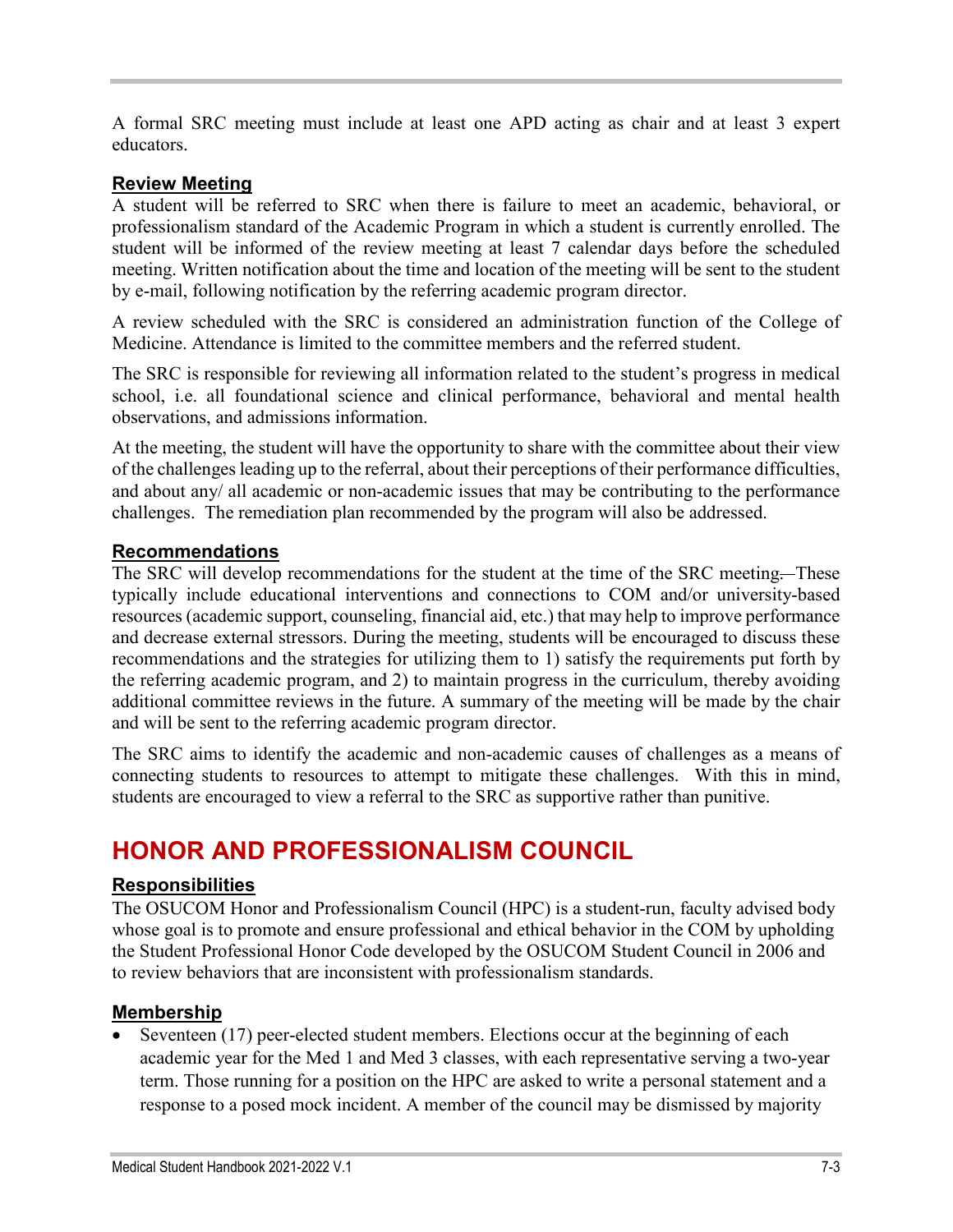vote of the council before their two-year term is complete. If a position becomes vacant for the Med 2 or 4 classes, an election to fill the vacant spot will be held – usually at the same time as the Med 1/ Med 3 elections. Elections for the leave of absence representative are held in January every other year.

- o Four (4) student members from each of the current four (4) COM classes
- o One (1) student from the group of students on LOA in pursuit of a dual degree such as an MD-PhD
- o One (1) faculty member who serves as the advisor of the HPC
- o Officers: The HPC President and Vice President are members of the Med 2 class elected by the HPC student members

#### **Meetings**

The HPC holds meetings at least quarterly to discuss issues and challenges in professionalism.

#### **Referrals**

Students may be referred to the HPC by any student or faculty member or by one of the other COM review committees. Referrals will be directed to the Associate Dean of Student Life, who will perform an initial investigation and gather documentation, starting with a meeting with the referred student to determine if the referral is appropriate for review by the HPC and what level of review is required, taking into consideration the recommendation of the referring body. The Associate Dean might alternatively decide that a referral to the university student conduct board or another COM level II committee is more appropriate depending upon the nature of the lapse and overall context. If it is determined that the student should meet with HPC, The Associate Dean of Student Life will then set up a meeting to convey information to the HPC vice president who will then schedule the meeting.

#### **Review Process**

#### **Level I: Peer Consultation**

Upon referral, the HPC VP will convene a group of at least 2 other student members of HPC. If the referred student is in LSI Part 1, at least 2 students in the group should be in Part 1. Correspondingly, if the referred student is in LSI Part 2 or Part 3, at least 2 students in the group should be in Part 2 or 3. The purpose of the peer consultation is to discuss the situation and stressors that may have contributed to the professionalism lapse, to explore attitudes about what happened and to advise the student about different approaches that they might take to avoid such a lapse in the future or to handle difficult situations. The HPC VP should submit a written summary of the consultation to the associate dean of student life within the next 24-48 hours.

#### **Level II: Formal Hearing Committee**

Upon referral, the HPC VP will convene an ad hoc Hearing Committee which will consist of:

- Six (6) student members (voting members)
	- o If the accused student is in their LSI Part 1 years, at least three student representatives must be from LSI Part 1 classes
	- o If the accused student is in LSI Part 2 or 3, at least three representatives must be from LSI Part 2 and 3 classes
- Three (3) faculty members (nonvoting members)
	- o HPC advisor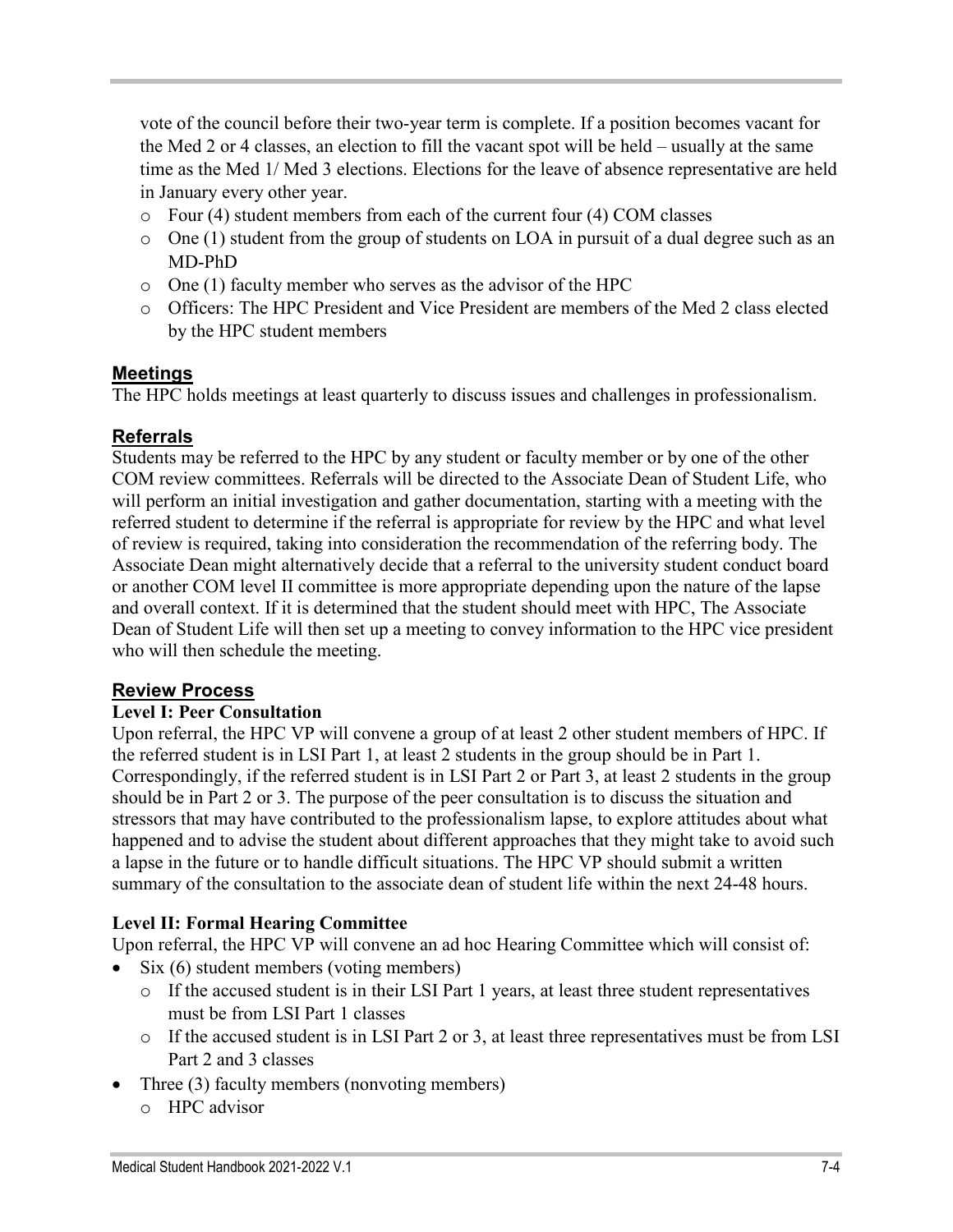o Two other faculty selected by the HPC student members (one clinical and one preclinical faculty member)

The hearing committee will meet with all involved parties individually to discuss, question and clarify details of the case. The accused student may request one person to come and speak on their behalf as advocate or witness. The person who reported the incident will be encouraged but is not required to appear before the committee. After meeting with the accused and any other people providing information, the committee will engage in discussion and then vote if a lapse of professionalism occurred or not. In the event of a tied student member vote, the faculty members will join a second vote. If the committee finds that a professionalism lapse occurred, they will then develop recommendations that will help the student to understand the importance of professionalism and to grow and succeed in the future. All 9 of the hearing committee members will vote on the recommendations and 6 of 9 are required to approve the proposed recommendations (7 of 9 if the recommendation is dismissal). The HPC VP will inform the Associate Dean of Student Life of the committee's decision and recommendations within 24 hours; the Associate Dean will then set up a meeting to inform / discuss the findings with the referred student. If the HPC makes recommendations regarding curricular requirements or grading, then a referral to the ABRC must be made to approve these recommendations. If the HPC recommends dismissal, the recommendation will be forwarded to the Academic Review Board for review.

# **Documentation**

If a student is found guilty of a professionalism lapse by the HPC, then notations of this professionalism lapse will be made in the students Medical Student Performance Evaluation (MSPE).

# **REVIEW OF TECHNICAL STANDARDS AND THE TECHNICAL STANDARDS ADVISORY COMMITTEE**

# **Procedures**

Pre-Matriculate: The College is required by law to provide *reasonable* accommodations for applicants with disabilities. In certain circumstances, the Admissions Committee or Associate Dean for Medical Education may determine that an applicant who has requested accommodation has the academic record and the personal attributes appropriate for admission to the College, but may not have the capacity to meet the requirements outlined in the Technical Standards with reasonable accommodations. The Technical Standards Advisory Committee of the College of Medicine will evaluate accepted candidates in accordance with the Technical Standards through review of the technical standards form, records, written statements, interviews, and collaboration with Ohio State University Student Life Disability Services. Candidates will be provided a copy of these standards as part of the admissions process and are required to notify the Associate Dean for Medical Education if accommodations are needed. Upon receipt of the student's Attestation and recommendations from Student Life Disability Services, the Associate Dean for Medical Education will determine if *reasonable* accommodations for the student can be made. In circumstances when the Associate Dean for Medical Education determines that a student does not meet the technical standards and may not be reasonably accommodated, the student will be referred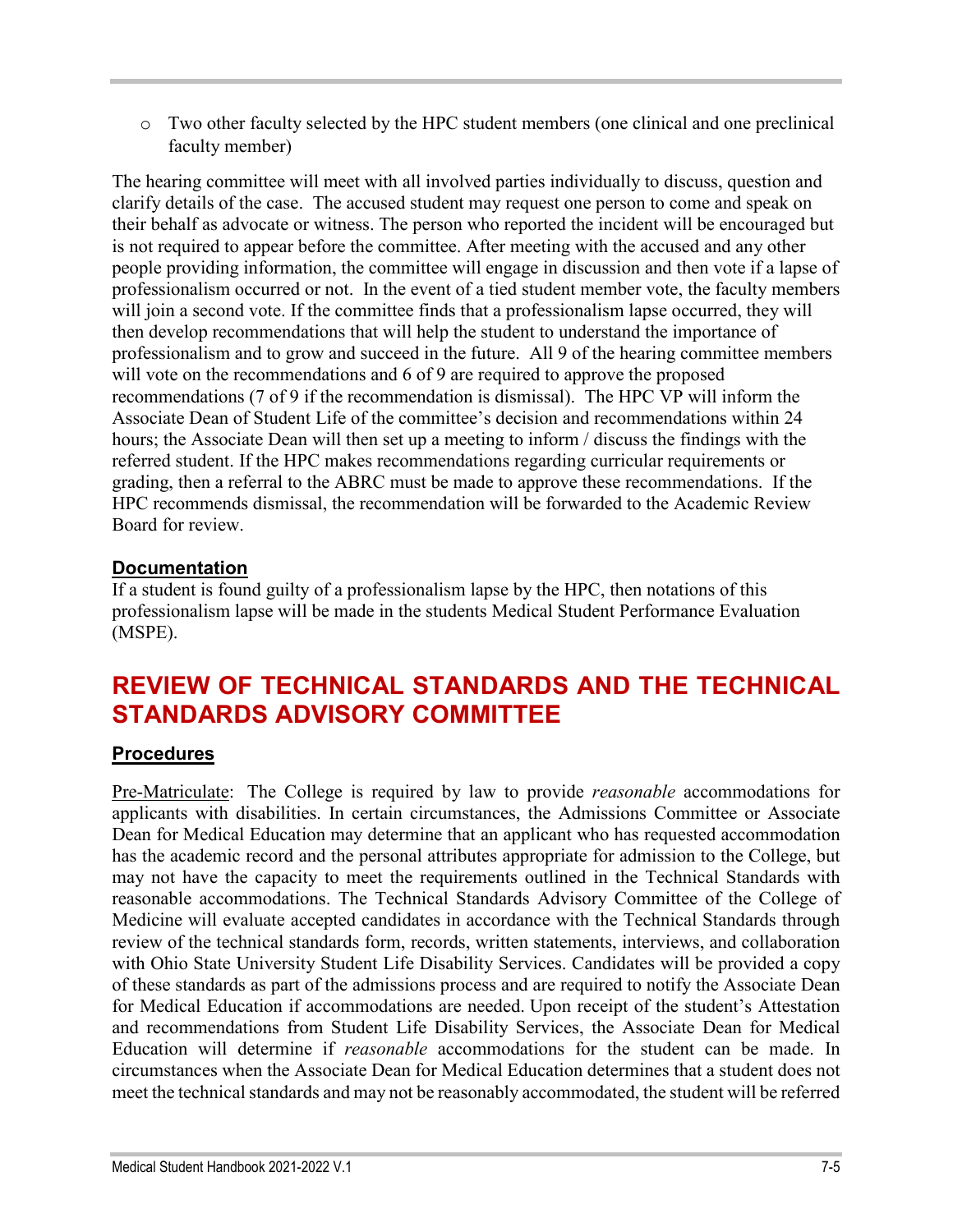for review by the Technical Standards Advisory Committee. It is the responsibility of the Technical Standards Advisory Committee to determine whether the applicant can or cannot meet the described standards utilizing reasonable accommodations. The recommendations of this Committee shall guide the Admissions Committee in its final decision as to whether admission is or is not appropriate. Students who are unable to meet the technical standards of the College of Medicine even with reasonable accommodations will not be admitted. Those who have falsified records or made false written or oral statements during the admissions process will be subject to expulsion from the College.

Enrolled Student: If at any point in time a student enrolled in the College of Medicine may no longer meet the Technical Standards of the College of Medicine they must notify the Associate Dean for Medical Education and complete a new technical standards attestation. The student will work with the University's Office of Student Life Disability Services to obtain recommendations for accommodations. Upon receipt of the student's Attestation and recommendations from ODS, the Associate Dean for Medical Education will determine if *reasonable* accommodations for the student can be made. In circumstances when the Associate Dean for Medical Education determines that a student does not meet the technical standards and may not be reasonably accommodated, the student will be referred for review by the Technical Standards Advisory Committee. It is the responsibility of the Technical Standards Advisory Committee to determine whether the student can or cannot meet the described standards utilizing reasonable accommodations. The recommendations of this Committee shall guide the Associate Dean in determining whether a student should be referred to the Academic Review Board for dismissal. Students who are no longer able to meet the technical standards of the College of Medicine even with reasonable accommodations will be dismissed.

# **Technical Standards Advisory Committee**

Functions of the Committee: **Evaluation of applicants who have been accepted to the College who have impairments which may impact their ability to meet the Technical Standards.** This evaluation is done at the request of the Admissions Committee or the Associate Dean for Medical Education. If the Admissions Committee or Associate Dean for Medical Education (or designee) identifies an otherwise qualified student, the Committee/Associate Dean may request an evaluation by the Technical Standards Advisory Committee (TSAC) to determine whether that student can meet the Technical Standards with or without reasonable accommodations.

If the committee determines that the pre-matriculate can meet the technical standards a report will be sent to the Admissions Committee and the Associate Dean for Medical Education (or designee) and the matriculation process will continue.

If the committee determines that the pre-matriculate cannot meet the technical standards a report will be sent to the Admissions Committee and the Associate Dean for Medical Education (or designee) and the acceptance will be rescinded.

**Evaluation of an enrolled student who develops an impairment that brings into question his/her ability to meet the technical standards.** This circumstance may occur as the result of injury, illness, or newly-discovered impairment. Before evaluation by the Committee, the student must register with the OSU Office of Disability Services. The Associate Dean for Medical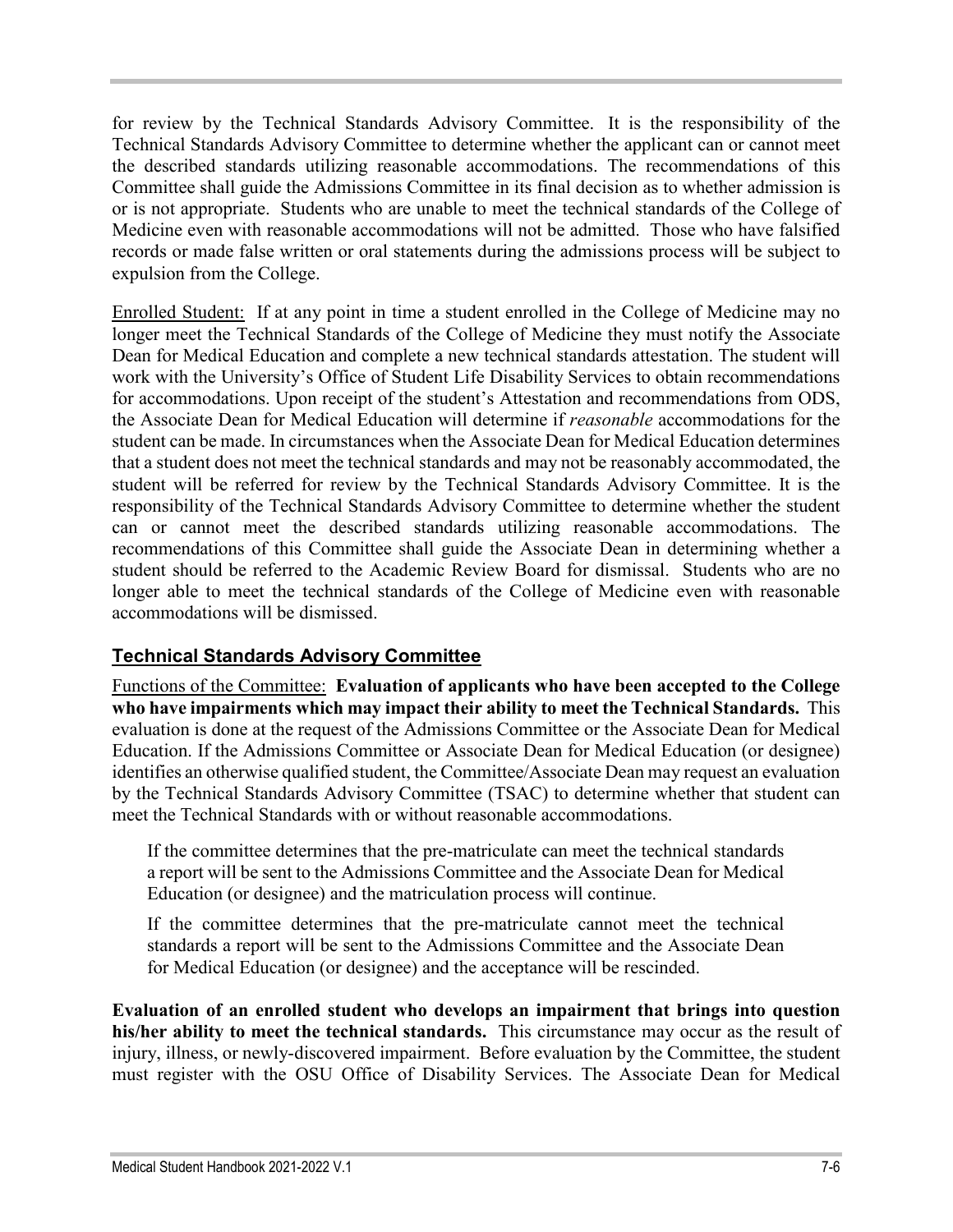Education may request an evaluation by the TSAC. The TSAC determines whether that student can meet the Technical Standards with or without reasonable accommodations.

If the Committee determines that the enrolled student can meet the technical standards a report will be sent to the Associate Dean for Medical Education and the student will be allowed to continue in the curriculum.

If the Committee determines that the enrolled student cannot meet the technical standards a report will be sent to the Associate Dean for Medical Education and the student will be referred to the Academic Review Board for dismissal.

### **Committee Composition**

One (1) faculty member from each of the academic programs (Part 1, Part 2, Part 3) chosen from the respective APC. The faculty member from the APC in which the student is currently enrolled serves as the chair of the committee.

One (1) faculty member from the Department of Physical Medicine & Rehabilitation

One (1) faculty member from the Department of Neurology

One (1) faculty member from the Department of Psychiatry

One (1) faculty member from the Department of Surgery

One (1) faculty member with expertise in Undergraduate Medical Education

evaluations/assessments

Ex-officio members: College of Medicine Legal Counsel University ADA Coordinator or representative of ODS

A student who is referred to the Technical Standards Advisory Committee will be notified by the chair of the date and time for the student to appear. The notification to the student should be no less than 7 calendar days prior to the meeting date and time. The student should be notified electronically and through regular mail at the current address listed for the student.

A quorum is five members. Decisions are made by a majority of members voting. Ex-officio members have voting rights. The chair of the committee should vote. Any member can designate an alternate with the approval of the committee chair. Voting is open ballot unless a member requests a closed ballot.

If the recommendation is for other than dismissal, the Technical Standards Advisory Committee has the authority to require an education contract and to dictate the stipulations therein. Education contracts are to be signed by the student, the Chair of the Technical Standards Advisory Committee, the Associate Dean of Medical Education, and the Vice Dean of Education (see Education Contracts, later in this section.

# **VIOLATIONS COMMITTEE**

The Violations Committee is responsible for the oversight of applicant and student self-disclosure, background checks, toxicology screens and other requirements of the professional student. The Violations Committee will make recommendations to the Admissions Committee (for recommendation of rescindment of admission), the Associate Dean for Admissions (for all other recommendations for a pre-matriculate), and/or the Associate Dean for Student Life (for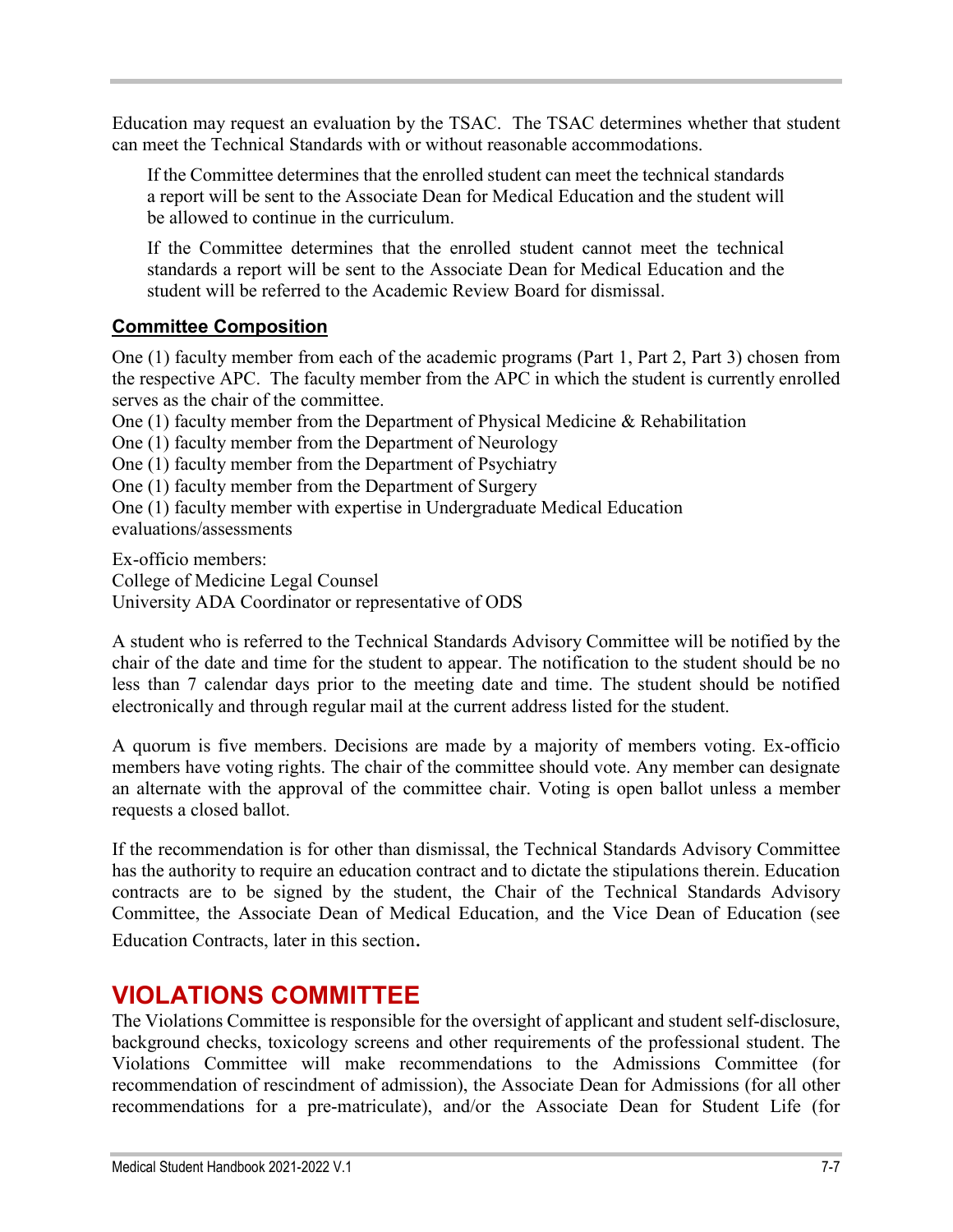matriculated students), as appropriate, in regards to positive findings on student/applicant selfdisclosure, background checks, and toxicology screening.

### **Committee Composition**

Associate Dean of Medical Education, Chair Part 1 Co-Program Directors Part 2 Program Director Part 3 Program Director

If the recommendation is for other than dismissal, the Violations Committee has the authority to require an education contract and to dictate the stipulations therein. Education contracts are to be signed by the student, the Chair of the Violations Committee (Associate Dean for Medical Education) and the Vice Dean for Education (see Education Contracts, later in this section).

# **ACADEMIC/BEHAVIORAL REVIEW COMMITTEE**

### **Responsibilities**

The Executive Curriculum Committee has assigned the following responsibilities to the Academic/Behavioral Review Committee (ABRC):

- Review and make recommendations regarding all students who have been considered for dismissal or repetition of a year for academic, behavioral, or other intervention by an Academic Program Committee, Student Review Subcommittee, or the Advancement Committee;
- Determine curricular recommendations for students who are reinstated;
- Make recommendations for a change in a substantial portion of a student's curriculum;
- Make recommendations for a repetition of a substantial portion of a student's curriculum;
- Make recommendations for dismissal, excluding those that have been heard through any other level II committee;
- Make recommendations for action because of any combination of lapses in academic or professional behavior

The Academic Behavioral Review Committee does not overturn or change grades given by an academic program. In considering recommendations for repetition of a year, dismissal, or interruption of progress, the committee is responsible for reviewing all information related to the student's progress in medical school, including all basic science and clinical performance and admissions information.

### **Membership**

The chair of the Academic Behavioral Review Committee is appointed annually by the Associate Dean for Medical Education in consultation with the ECC. The 16 members of this committee are as follows:

• Four Part 1, Part 2 and/or 3 curricular component/subcomponent directors or associate directors; and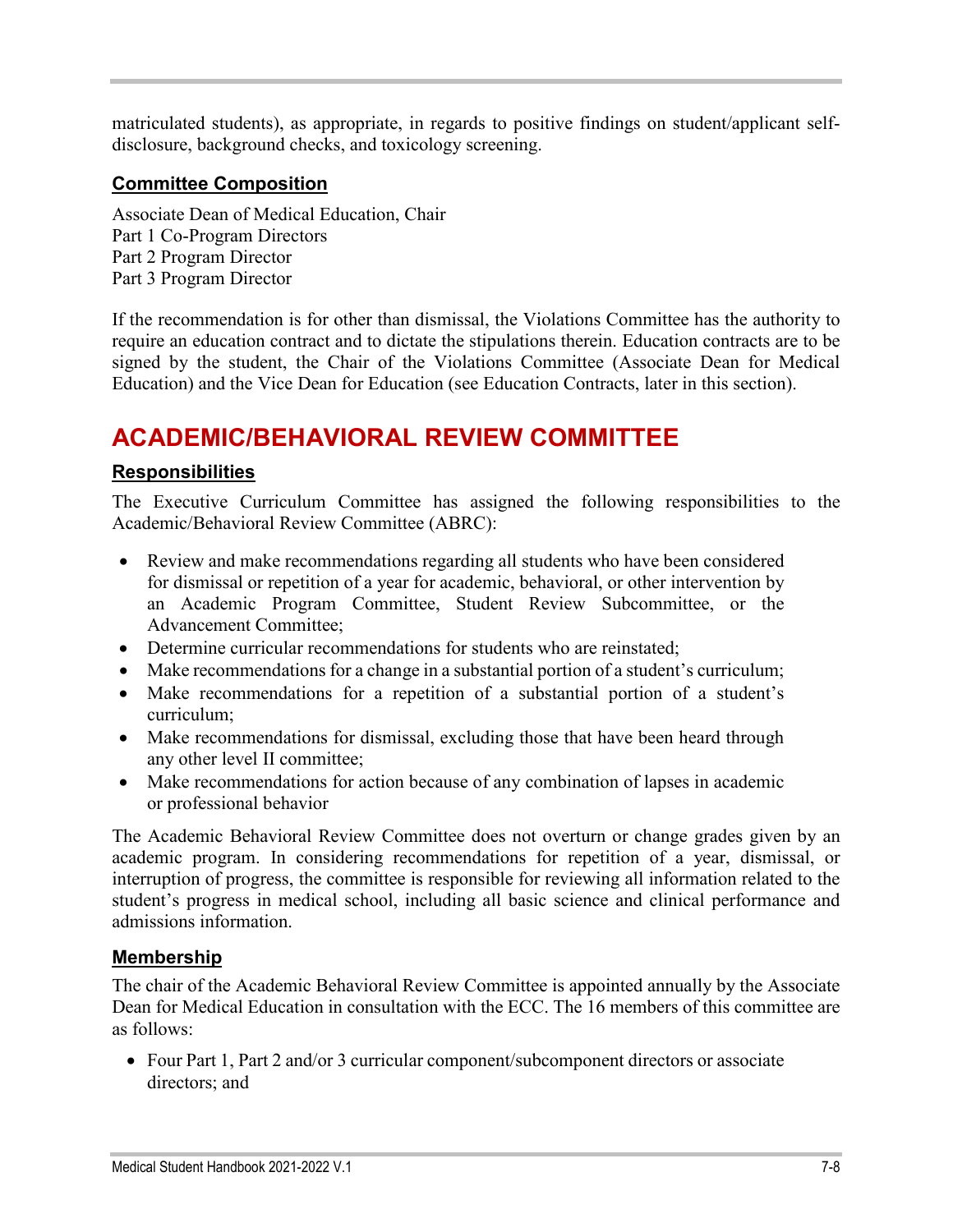• Ten faculty members, from a mix of foundational and clinical sciences, at least two of whom are elected by the faculty at large.

Members should not be concurrent members of Student Review Committee, USMLE Review Committee, or the Academic Review Board. The chair and vice-chairs are appointed by the Associate Dean for Medical Education in consultation with the ECC. Any member can designate an alternate with the approval of the committee chair.

A quorum is five members. Decisions are made by a majority of members voting. An abstention does not count as a vote. The chair of the committee votes. Any member can designate an alternate with the approval of the committee chair. Voting is open ballot unless a member requests a closed ballot.

### **Review Procedures**

The Academic Program Director, with input from the Student Review Committee, informs the chair of the Academic/Behavioral Review Committee of a recommendation for repetition of a year, dismissal, or other interruption of a student's progress for academic or behavioral reasons. In rare circumstances, a referral to the Academic/Behavioral Review Committee may come directly from the Associate Dean for Medical Education or the Associate Dean for Student Life. If possible, the Academic/Behavioral Review Committee should complete the process no less than two weeks and no more than three weeks following the referral. Under extenuating circumstances, or during vacation periods, or upon request of the student, the meeting may be delayed by the chair. The review, however, must proceed in a timely manner.

The student will be informed of the review meeting at least seven calendar days before the scheduled meeting. Written notification will be sent to the student's current home address by certified mail and by e-mail. Notification includes the time and place of the meeting, the review procedures, and the rights of the student. In addition, the student will have the opportunity to meet with the Associate Dean for Student Life or designee who will discuss the procedures, provide advice on selection of an advocate and presentation of information, and answer questions. Prior to the review, the student may inspect his or her College records in accordance with the procedures established by the University.

# **Review Meeting**

A review scheduled with the Academic/Behavioral Review Committee is considered an administration function of the College of Medicine. Attendance is limited to the committee members, student, one advocate, and participants as indicated below. The student, advocate, and any other invited participants are excused from the meeting before deliberations.

The review meeting by the Academic/Behavioral Review Committee will be conducted according to the following procedures:

- The student will be afforded the opportunity to meet with the Academic/Behavioral Review Committee. The student may select one advocate from the College faculty to accompany him or her to the review.
- At the meeting, the student may present any written or oral information pertaining to his or her standing in medical school.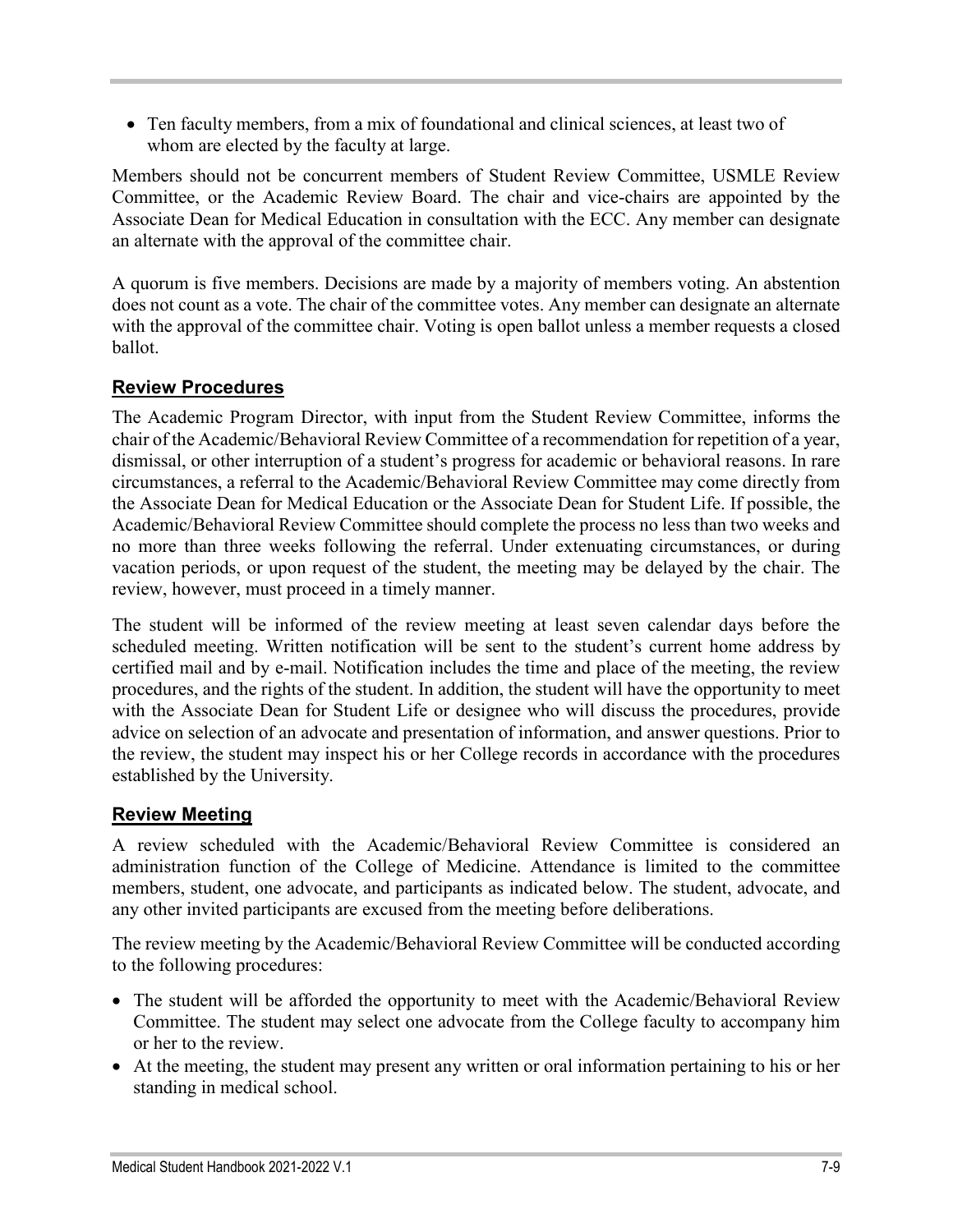- The student may invite up to two faculty, house staff, or health care professionals who can provide relevant information on the student's academic performance.
- The committee may request additional information or invite other individuals as needed.
- The chair has the authority to control the conduct of the proceedings.
- A decision is made by a majority vote of the members voting.
- A summary of the proceedings will be made by the chair.

### **Recommendations**

The chair will send a written report of the recommendations to the student, with copies to the student's portfolio coach, the Chair of the Advancement Committee, the Associate Dean for Student Life, and the Associate Dean for Medical Education. In general the report should be sent within five business days of the meeting; however this may be delayed in certain circumstances (e.g., when the Committee requests additional information). Regardless, all communications should proceed in a timely fashion. In addition, the chair or designee will attempt to contact the student by phone regarding the outcome within 48 hours of the meeting. A report of the recommendations will be included in the student's permanent file.

If the recommendation is for dismissal, the student may be placed on an immediate, administrative leave of absence, at the discretion of the Associate Dean for Medical Education, until the Academic Review Board concludes its review.

If the recommendation is for dismissal, the chair of the Academic Review Board is informed in writing and, if possible, by phone. Information to be forwarded to the Academic Review Board includes, but is not limited to: written conclusion of the Academic Program Committee (Student Review Committee) and the Academic/Behavioral Review Committee; a summary of review meetings; records of the student's academic performance; documentation of problems, including the resolution; if available, written statements from faculty, including the student's academic advisor and advocate; and correspondence with the student regarding the review process.

If the recommendation is for other than dismissal, the Academic/Behavioral Review Committee has the authority to alter a student's curriculum and/or require an education contract and to dictate the stipulations therein. Education contracts are to be signed by the student, the Associate Dean for Medical Education (or designee), the Associate Dean of Student Life, and the Vice Dean for Education (see Education Contracts, later in this section).

The student is expected to develop a plan with timeline that addresses the recommendations/ requirements as per the letter from the Academic and Behavioral Review Committee, methods for ensuring timeline adherence to the plan, and strategies to overcome barriers to adherence, as needed. The student is permitted and encouraged to work with their portfolio coach on these aspects, though any collaboration would be at the student's initiation. Students will be expected to write a letter to the Chair of the Advancement Committee within two months of the Academic and Behavioral Review Committee meeting (or sooner, at the discretion of the level II committee) that addresses the execution, and timeline for completion, of the recommendations/requirements outlined in the Academic and Behavioral Review Committee's letter. In addition the student will address the degree to which s/he engaged his/her Portfolio Coach in the follow up process.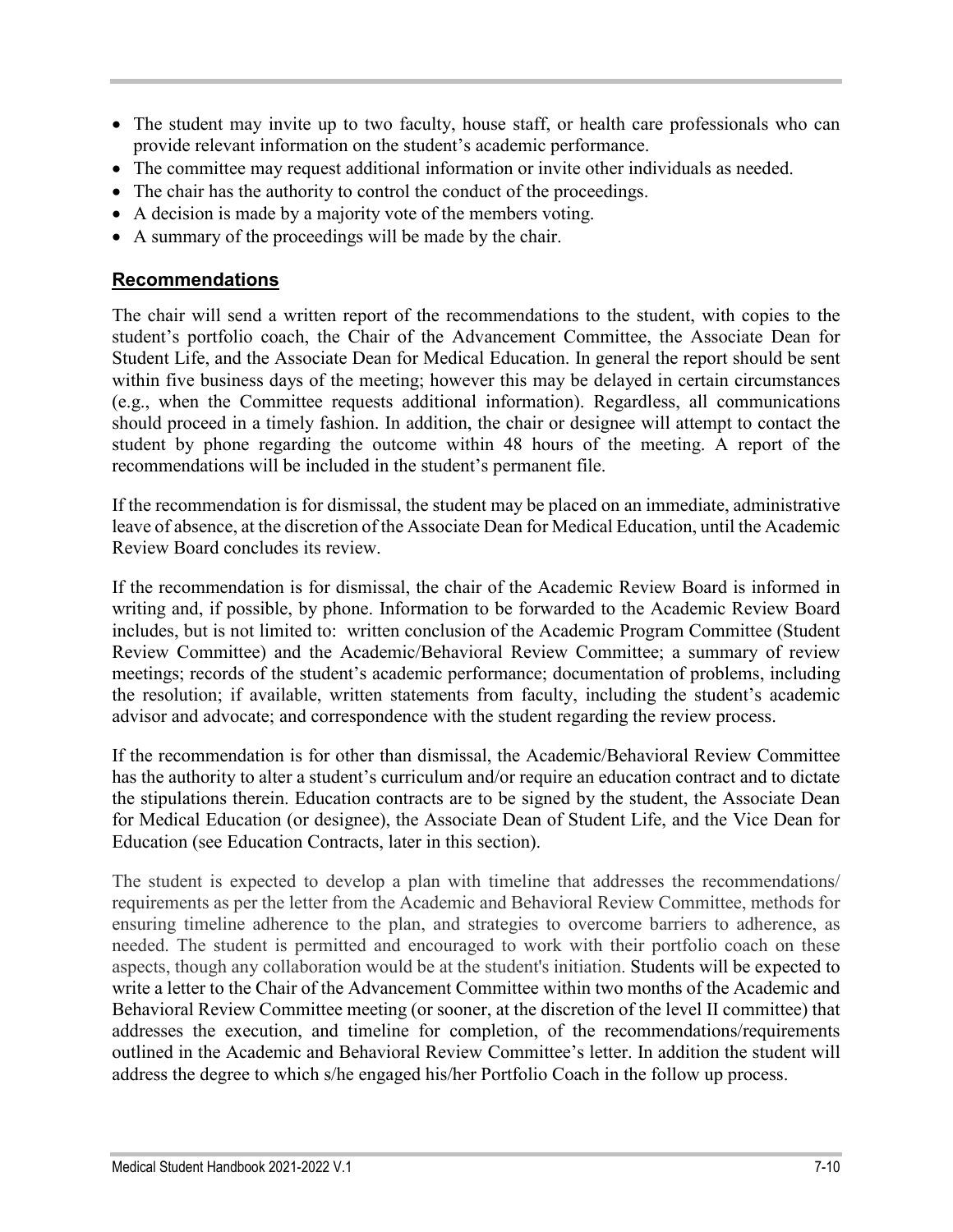The Academic Advancement Committee will review the progress of the student with respect to requirements/recommendations made by the Academic and Behavioral Review Committee. The Chair of the Academic and Behavioral Review Committee will determine if further review by that committee is warranted.

# **USMLE REVIEW COMMITTEE**

# **Responsibilities**

The Executive Curriculum Committee has assigned the following responsibilities to the USMLE Review Committee:

- Review and make recommendations regarding all students who have been considered for dismissal or repetition of a year for academic, behavioral, or other intervention secondary to the student's failure to meet the USMLE requirements of the College of Medicine.
- Determine USMLE recommendations for students who are reinstated.
- Review students who have posted failures on Step 1 or Step 2CK, and students who have not met the established deadline for taking Step 1 or, Step 2CK.

In considering recommendations for repetition of a year, dismissal, or interruption of progress, the committee is responsible for reviewing all information related to the student's progress in medical school, including all basic science and clinical performance and admissions information.

# **Membership**

The chair and vice-chair of the USMLE Review Committee are appointed annually by the Associate Dean for Medical Education in consultation with the ECC. The 8 members of this committee are as follows:

- Five faculty members, from a mix of foundational and clinical sciences, at least two of whom are elected by the faculty at large;
- Two Part 2 or Part 3 curricular component/subcomponent directors; and

Members should not be concurrent members of other Level I or Level II academic review committees. Any member can designate an alternate with the approval of the committee chair.

A quorum is four members. Decisions are made by a majority of members voting. An abstention does not count as a vote. The chair of the committee votes. Voting is open ballot unless a member requests a closed ballot.

# **Review Procedures**

The College monitors student USMLE activity centrally (primarily through the NBME Chief Proctor), with notification sent to the Associate Dean for Medical Education, the Associate Dean for Student Life, the Chair of the Academic Advancement Committee, and the Chair of the USMLE Review Committee of any student who posts a failing score or who does not meet COM USMLE requirements. An Associate Dean (or designee) then notifies the Chair of the USMLE Review Committee of the referral. If possible, the USMLE Review Committee should complete the process no less than two weeks and no more than three weeks following the referral. Under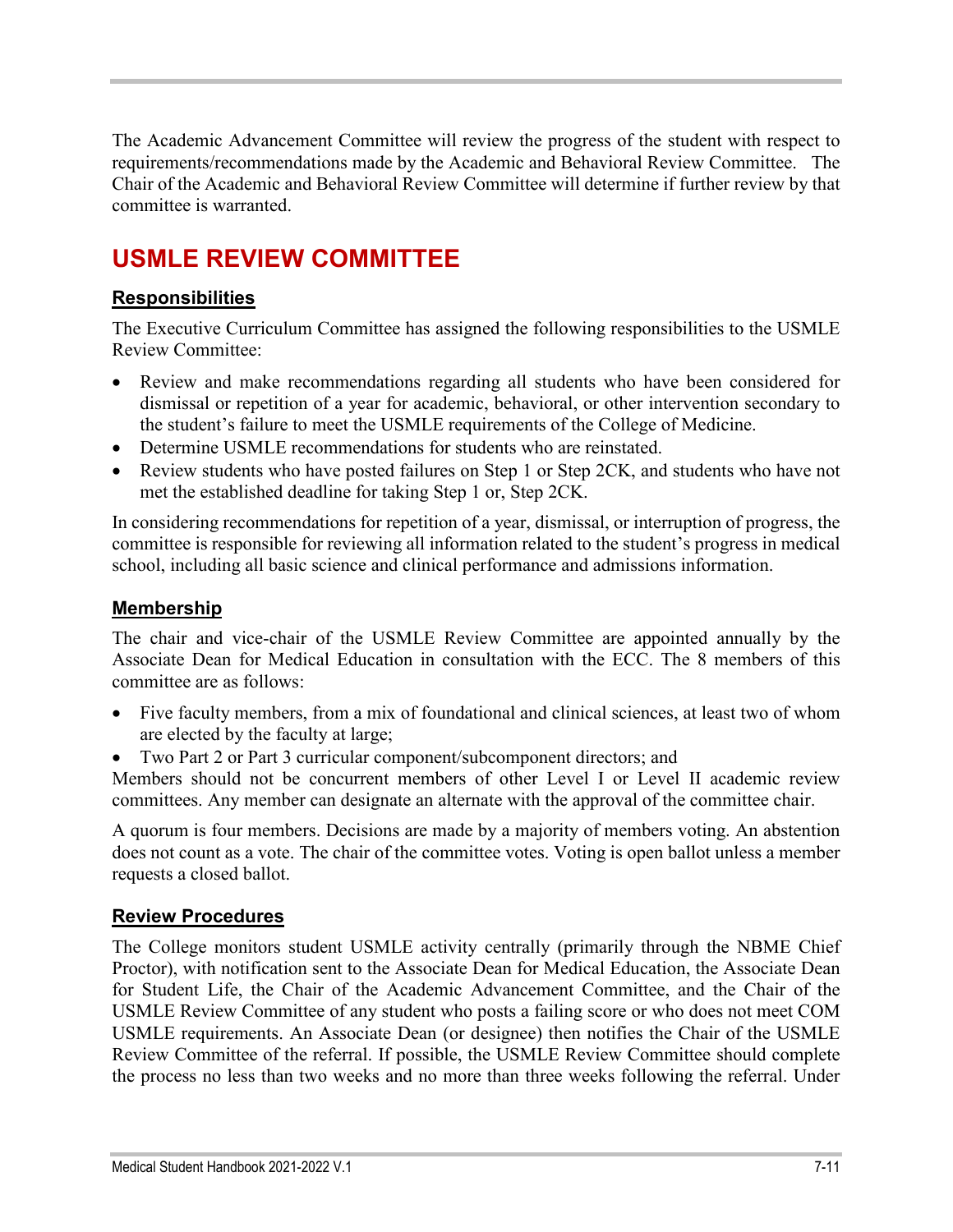certain circumstances or vacation periods, or upon request of the student, the meeting may be delayed by the chair. The review, however, must proceed in a timely manner.

The student will be informed of the review meeting at least seven calendar days before the scheduled meeting. Written notification will be sent to the student's current home address by certified mail and by e-mail. Notification includes the time and place of the meeting, the review procedures, and the rights of the student. In addition, the student will have the opportunity to meet with the Associate Dean for Student Life (or designee) who will discuss the procedures, provide advice on selection of an advocate and presentation of information, and answer questions. Prior to the review, the student may inspect his or her College records in accordance with the procedures established by the University.

# **Review Meeting**

A review scheduled with the USMLE Review Committee is considered an administrative function of the College of Medicine. Attendance is limited to the committee members, student, one advocate, and participants as indicated below. The student, advocate, and any other invited participants are excused from the meeting before deliberations.

The review meeting by the USMLE Review Committee will be conducted according to the following procedures:

- The student will be afforded the opportunity to meet with the USMLE Review Committee. The student may select one advocate from the College faculty to accompany him or her to the review.
- At the meeting, the student may present any written or oral information pertaining to his or her standing in medical school.
- The student may invite up to two faculty, house staff, or health care professionals who can provide relevant information on the student's academic performance.
- The committee may require additional information or invite other individuals as needed.
- The chair has the authority to control the conduct of the proceedings.
- A decision is made by a majority vote of the members voting.
- Minutes of the meeting will be taken.
- A summary of the proceedings will be made by the chair.

# **Recommendations**

The chair will send a written report of the recommendations to the student, with copies to the student's portfolio coach, the Chair of the Academic Advancement Committee, the Associate Dean for Student Life, and the Associate Dean for Medical Education. The report should be sent within five business days of the meeting; however this may be delayed in certain circumstances (e.g., when the Committee requests additional information). Regardless, all communications should proceed in a timely fashion. In addition, the chair or designee will attempt to contact the student by phone regarding the outcome. A report of the recommendations will be included in the student's permanent file.

If the recommendation is for dismissal, the student may be placed on an immediate administrative leave of absence at the discretion of the Associate Dean for Medical Education until the Academic Review Board concludes its review.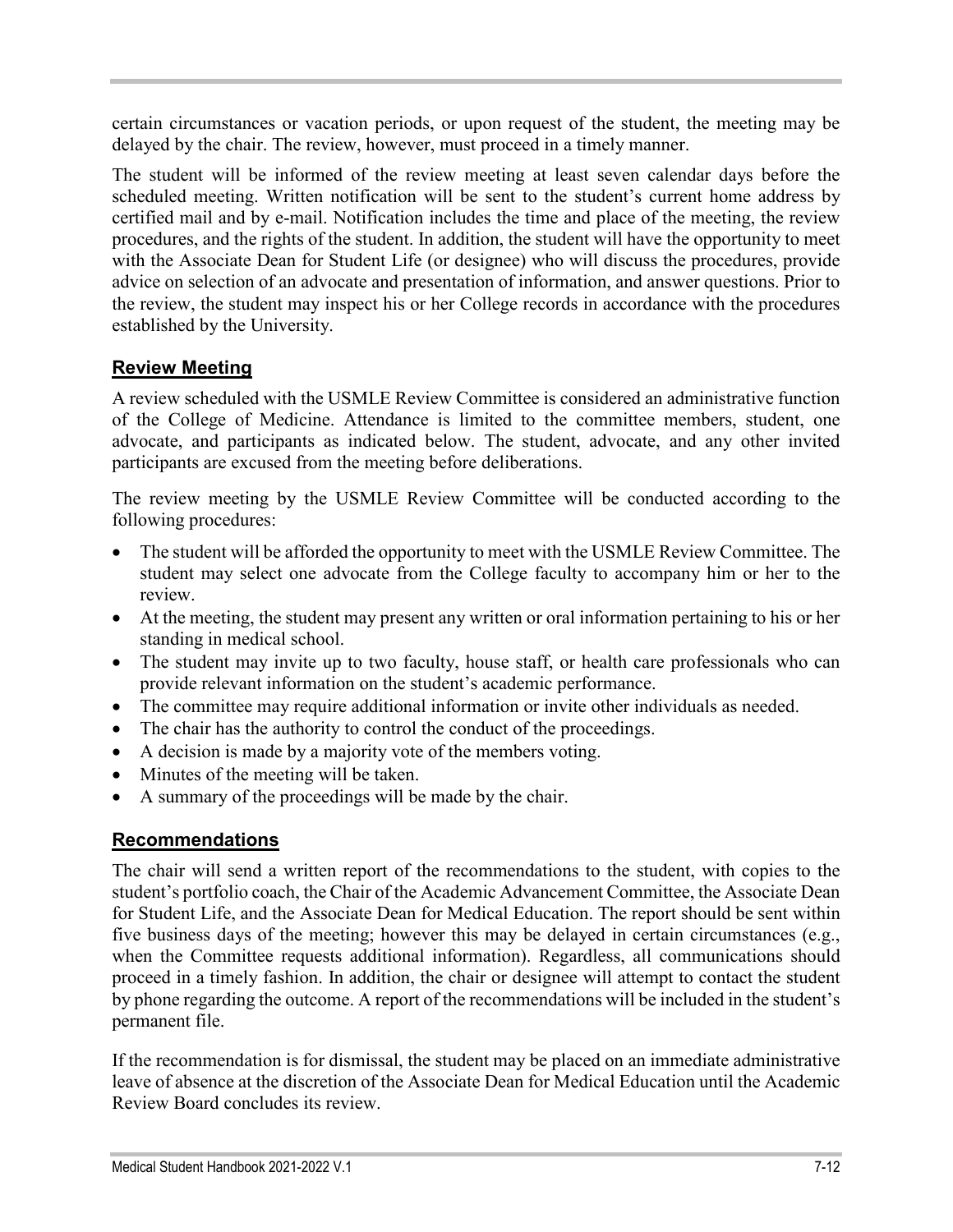If the recommendation is for dismissal, the chair of the Academic Review Board is informed in writing and, if possible, by phone. Information to be forwarded to the Academic Review Board includes, but is not limited to: written conclusion of the Academic Program Committee (Student Review Subcommittee) and the USMLE Review Committee; minutes of review meetings; records of the student's academic performance; documentation of problems, including the resolution; if available, written statements from faculty, including the student's academic advisor and advocate; and correspondence with the student regarding the review process.

If the recommendation is for other than dismissal, the USMLE Review Committee has the authority to alter a student's curriculum and/or require an education contract and to dictate the stipulations therein. Education contracts are to be signed by the student, the Associate Dean for Medical Education (or designee), the Associate Dean of Student Life, and the Vice Dean for Education (see Education Contracts, later in this section).

The student is expected to develop a plan with timeline that addresses the recommendations/requirements as per the letter from the USMLE Review Committee, methods for ensuring timeline adherence to the plan, and strategies to overcome barriers to adherence, as needed. The student is permitted and encouraged to work with their portfolio coach on these aspects, though any collaboration would be at the student's initiation. Students will be expected to write a letter to the Chair of the Advancement Committee within two months of the USMLE Review Committee meeting (or sooner, at the discretion of the level II committee) that addresses the execution, and timeline for completion, of the recommendations/requirements outlined in the USMLE Review Committee's letter. In addition the student will address the degree to which s/he engaged his/her Portfolio Coach in the follow up process.

The Academic Advancement Committee will review the progress of the student with respect to requirements/recommendations made by the USMLE Review Committee. The Chair of the USMLE Review Committee will determine if further review by that committee is warranted.

# **ACADEMIC REVIEW BOARD**

# **Responsibilities**

The Executive Curriculum Committee has assigned the following responsibilities to the Academic Review Board:

- To review all recommendations for dismissal for completeness of significant information available to the Academic Standing Subcommittee making the decision and to ensure that the College's policies and procedures have been followed; and
- To recommend to the Dean or designee whether or not a student should be dismissed or reinstated.

# **Membership**

The eleven-member Academic Review Board, including the chair, is appointed by the Dean or designee and consists of:

• Eight faculty members who are neither College administrators (medical student) nor members of the Academic Standing Committees or Academic Program Student Review Subcommittees;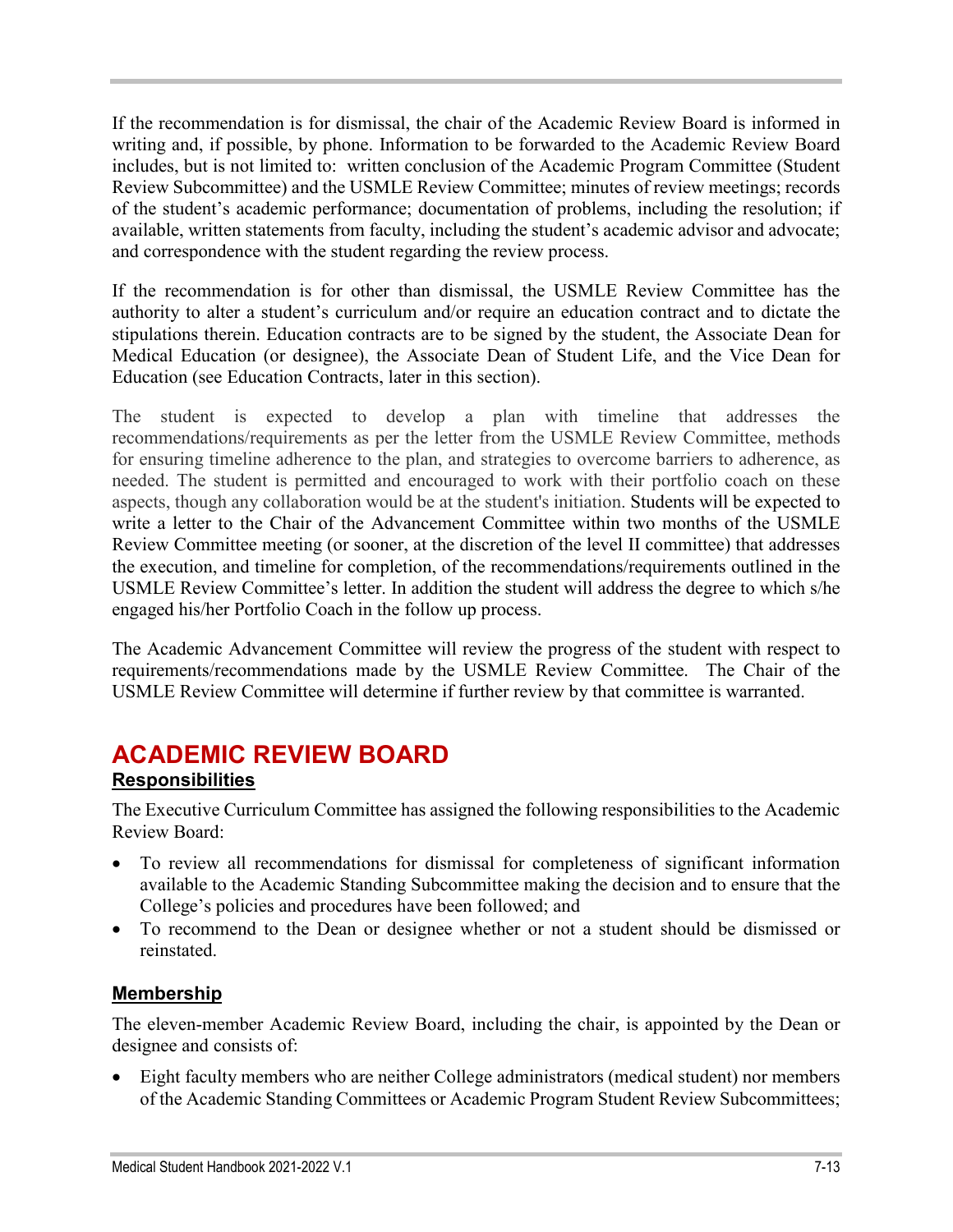- Two (2) associate deans or their faculty designees from medical student administration who have had minimal disciplinary interaction with the student, to be selected from Medical Education, Admissions, Student Life, or Research Education; and
- Associate Dean for Diversity and Inclusion.

Of the eight faculty members, one should be a representative to the Faculty Council and one the chair of the Admissions Committee. Of the eight faculty members, at least one should be from a foundational sciences department and one from a clinical sciences department. The Academic Review Board is chaired by a faculty member who is not a College administrator.

### **Decision Making/Voting**

A quorum is four members. At least 50% of the members voting should not be College administrators. Decisions are made by a majority vote of the members voting. An abstention does not count as a vote. The chair of the committee votes. Voting is open ballot unless a member requests a closed ballot.

### **Procedure for Dismissal Review**

A recommendation for dismissal by a level II committee is automatically reviewed by the Academic Review Board. The Academic Review Board's responsibility is only to review the determinations of the previous committees (Student Review/Academic Behavioral Review/USMLE Review), HPC, Violations Committee, Technical Standards Advisory Committee, and to ensure that they had access to all significant information and to determine if the College's policies and procedures were followed.

When a quorum of voting members is available, a recommendation for dismissal should come before the Academic Review Board no less than two weeks and no more than three weeks following receipt of the Academic Standing Committee's written recommendation for dismissal and supporting documentation. Under extenuating circumstances, the review meeting may be delayed by the chair, or upon request of the student. The review, however, must proceed in a timely manner. Copies of all materials in the dismissal recommendation are to be forwarded to the chair of the Academic Review Board.

At the Academic Review Board meeting, the student and the chair of the referring level II committee are invited to make a presentation or answer questions. They only provide information and are not present for deliberations. The student's advocate can write a letter but is not invited to the meeting. In this meeting, information may not be reviewed comprehensively, since it is neither an appeal nor a hearing. The Academic Review Board determines if the prior committees had access to significant information that might influence their decisions. General information reviewed includes, but is not limited to:

- Written conclusions of the Academic Program Student Review Committee;
- Written conclusions of the ABRC/USMLE Review Committee:
- Written conclusions of the HPC:
- Written conclusions of the Violations Committee;
- The student's academic performance;
- Documentation of problems, including their resolution; and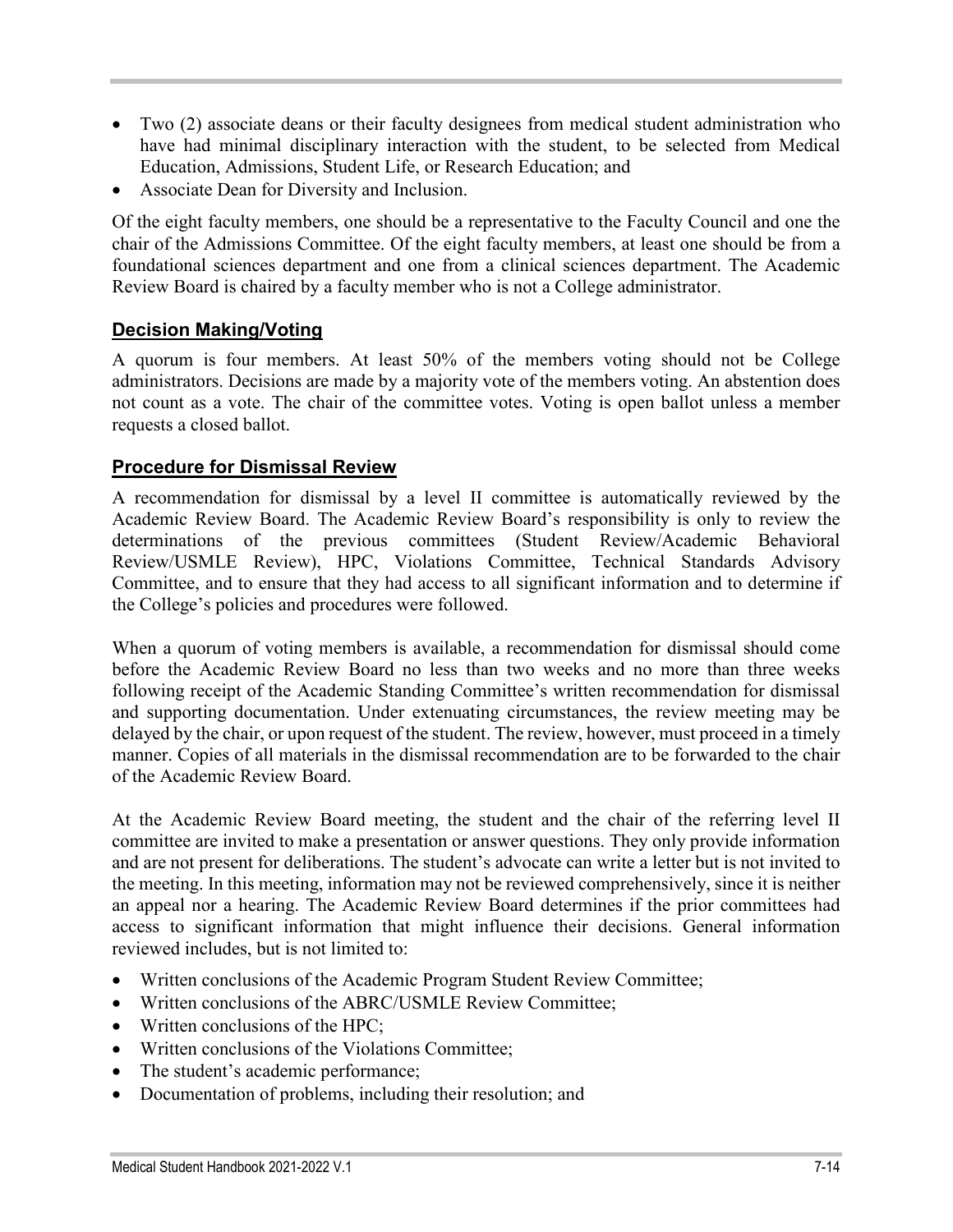• Written statements from faculty, including the student's advisor and advocate, if available.

In general, guidelines for the College's policies and procedures include the following:

- The student's difficulties and attempts to address them were documented. Documentation indicates that the student was informed of his or her difficulties and the consequences of their continuation. Such paperwork also indicates that requirements for improved performance to meet standards were explained to the student and preferably provided in writing.
- The student had opportunities to address and eliminate these difficulties. Regular or standard methods for support (e.g., tutoring or counseling) were made available. The student was referred to other support services if College resources were not available.
- Once the dismissal process with the Academic Standing Subcommittees (Student Review, Academic Behavioral Review, USMLE Review), HPC, Violations Committee began, the student received written notice of the Academic Standing Committee review meeting and dismissal procedures at least seven calendar days before the scheduled meeting.
- Prior to Academic Standing Subcommittees (Student Review, Academic Behavioral Review, USMLE Review), HPC, Violations Committee consideration, the student had the opportunity to discuss the dismissal process with the Associate Dean for Student Life or designee.
- Prior to Academic Standing Subcommittees (Student Review, Academic Behavioral Review, USMLE Review), HPC, Violations Committee consideration, the student was informed that a College faculty advocate can present information on his or her behalf either in person or in writing.
- The student had the opportunity to present in person and in writing any significant information related to his or her difficulties to the Academic Standing Subcommittees (Student Review, Academic Behavioral Review, USMLE Review), HPC.

If the Review Board is concerned about completeness of information or whether the College's procedures were followed, the recommendation is returned to the appropriate Academic Standing Subcommittees (Student Review/Academic, Behavioral Review, USMLE Review), HPC, Violations Committee. Returning a decision for reconsideration means that there is significant new information or a step in the process may have been overlooked. If the Academic Review Board determines that there was access to all significant information and the College's policies and procedures were followed, the recommendation for dismissal is forwarded by the chair of the Academic Review Board to the Dean or designee within 24 hours. With the Dean's or designee's concurrence, the notification process is initiated. If the Dean or designee does not concur, the decision is returned to the Academic Review Board for re-evaluation.

The Vice Dean for Education will inform the student of the board's conclusions in a timely fashion.

# **Procedures for Reinstatement Review**

The Academic Review Board considers all requests for reinstatement. In general, the Academic Review Board will not consider petitions for reinstatement sooner than six months following the student's withdrawal or dismissal from the College. In addition, it is generally the practice of the College not to permit reinstatement of students who have been dismissed from the College.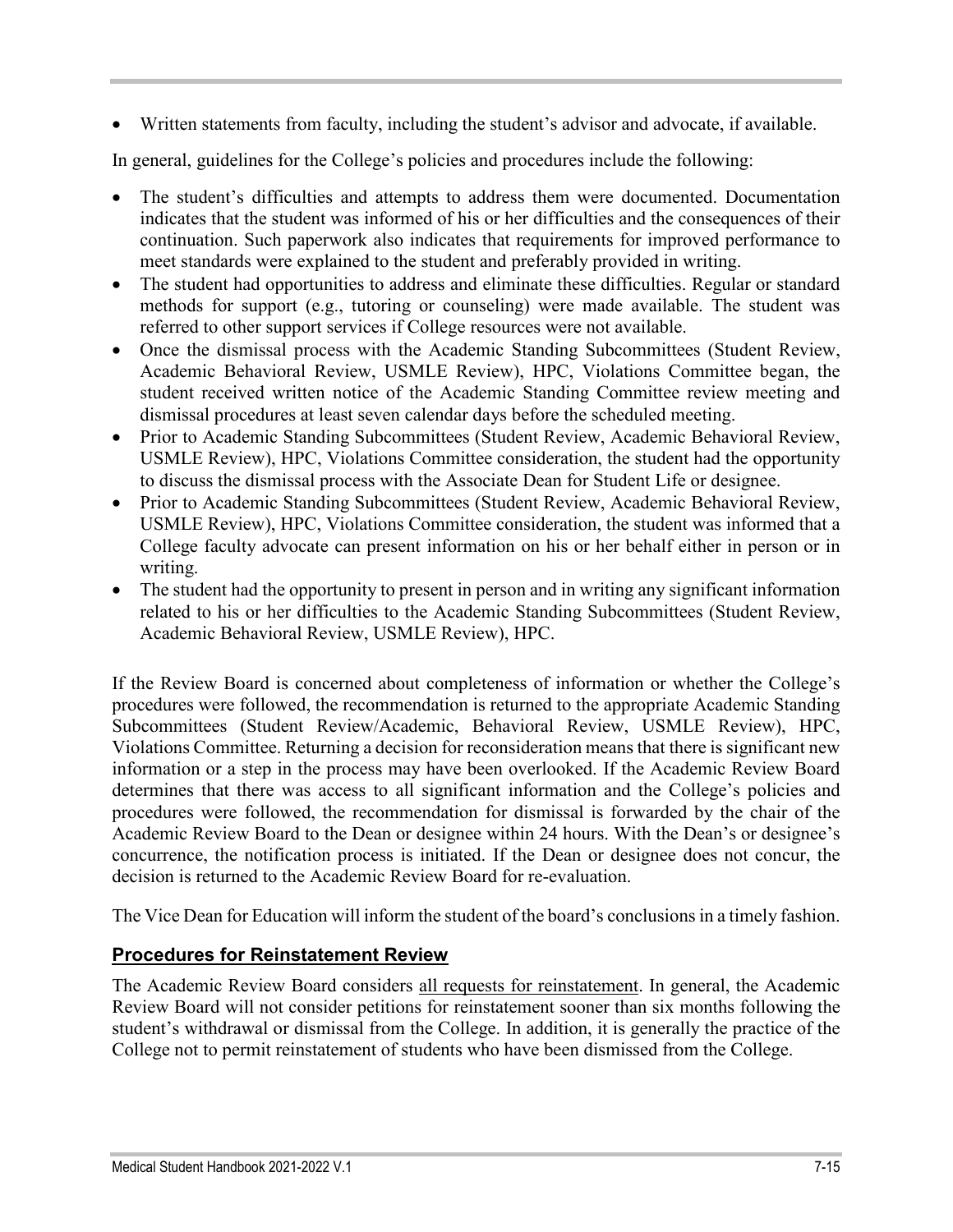Following a denial of reinstatement, the board will consider a subsequent petition no sooner than six months, except under the most unusual circumstances. In addition, it will not review more than two petitions for an individual.

The Academic Review Board may choose to:

- Recommend reinstatement;
- Deny reinstatement; or
- Recommend that the student reapply for admission.

In addition, the Academic Review Board:

- will not review more than two petitions from one individual
- will not consider any reinstatement petition for an individual after 4 years from the withdrawal/dismissal action

The board recommends to the Dean or designee whether the student should be reinstated. With the Dean's or designee's concurrence, the Associate Dean for Medical Education will inform the student in writing of the decision.

If the decision is to reinstate the student, the appropriate Academic Standing Subcommittees will determine specific curricular requirements, including performance requirements for remaining in good standing (see Education Contracts, later in this section).

The procedures for determining reinstatement after withdrawal or dismissal are outlined below.

# **REINSTATEMENT**

A student may elect to withdraw from the College of Medicine for academic or personal reasons. **Unlike a leave of absence, a specific return date is not arranged or guaranteed for a student who withdraws from the College.** 

Students who have been dismissed or who have formally withdrawn from the College of Medicine may subsequently petition for reinstatement, provided they meet the eligibility criteria outlined above (see Procedures for Reinstatement Review, above). In general, it is the practice of the College not to permit reinstatement of students who have been dismissed from the College.

Such a request must be supported by compelling evidence indicating that the student has made substantial changes in his or her ability to meet the College's current cognitive standards, professionalism standards, and graduation requirements. This is in addition to the ones in place when the student was originally admitted.

The student initiates the process of reinstatement by scheduling a meeting (in person or by phone) with the Associate Dean for Student Life or designee. At that meeting, the Associate Dean will review the reasons for withdrawal or dismissal and discuss information required to support a request for reinstatement. If the student chooses to pursue this action, a formal reinstatement request is prepared which includes:

- A **letter** from the student that:
	- o Requests reinstatement;
	- o Summarizes recent activities that might have an impact on performance; and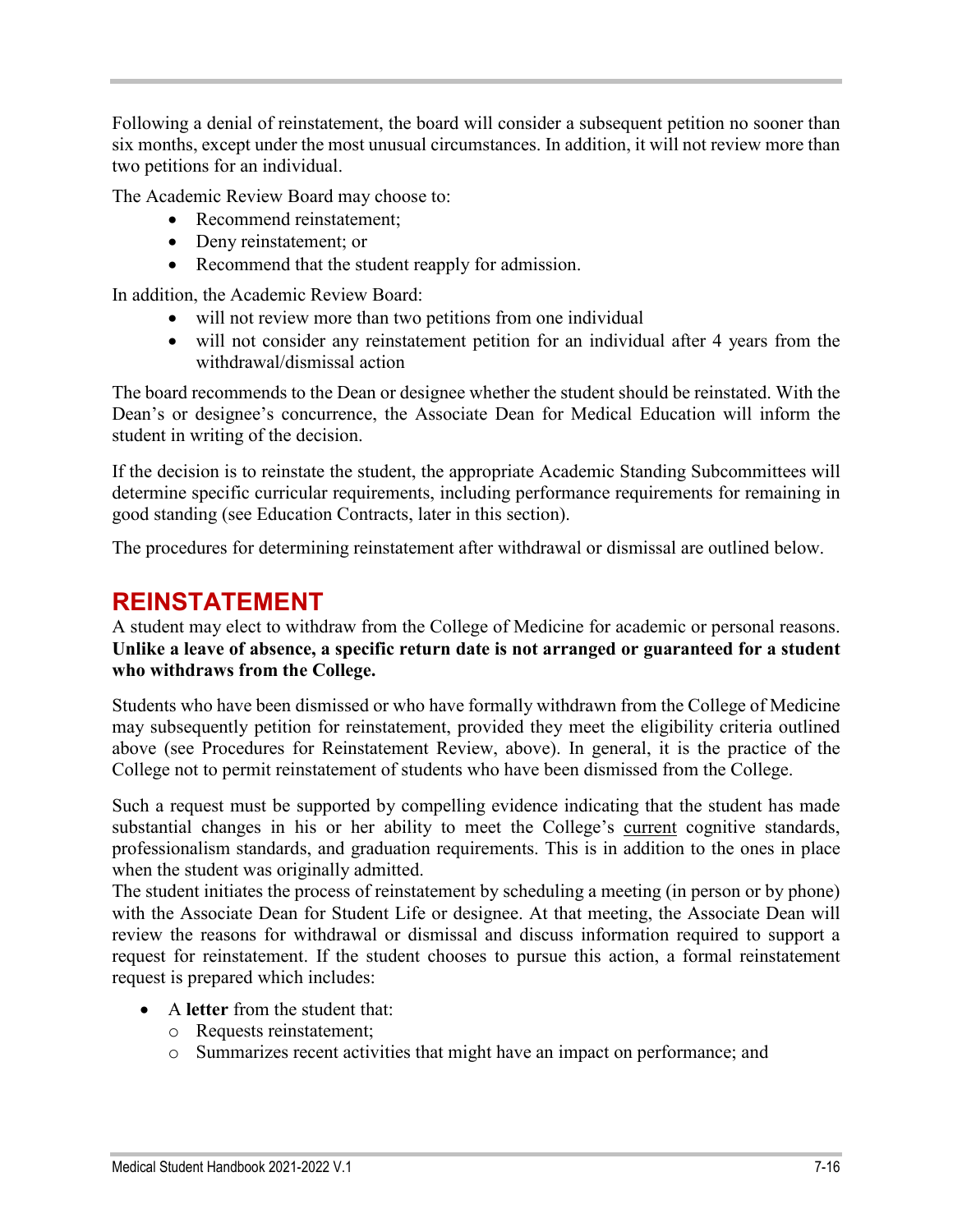- o States how his or her ability to perform has changed since the dismissal/withdrawal, including specific performance problems identified during the dismissal/withdrawal process.
- **Documentation** to support the above (e.g., letters from therapists, proof of completion and grades in courses taken since dismissal).

For students who have been withdrawn from the College of Medicine, an Academic Review Board hearing is scheduled upon receipt of the formal statement request as with the receipt of a recommendation for dismissal as above (under Procedure for Dismissal Review). For students who have been dismissed, the formal statement request is reviewed by the chair and/or members of the Academic Review Board to determine if a reinstatement hearing is warranted.

# **OTHER OVERSIGHT COMMITTEES**

# **ACADEMIC REVIEW PROCESS COMMITTEE**

The **Academic Review Process Committee** is a systems committee responsible for overseeing the process of the multiple levels of student review detailed above. This committee will not meet with students directly.

This committee meets quarterly and will monitor the actions of all of the constituent committees that have occurred over the quarter. The committee will function in a quality assurance fashion to ensure that the academic review process is functioning in a manner that is consistent with the Core Educational Objectives and the mission, vision, and values of the College of Medicine.

The Academic Review Process Committee serves to maintain quality, outcomes-based decision making in all reviews. This committee is charged with monitoring the OSU College of Medicine review process for students who encounter academic and/or behavioral challenges within the curriculum, and providing feedback and recommendations for quality improvement to the constituent review committees. The chairperson of this committee is responsible for interfacing with the chairs of the component committees.

### **Committee Composition**

Associate Dean for Medical Education Associate Dean for Diversity and Inclusion Associate Dean for Student Life Associate Dean for Admissions Directors of Competencies (Patient Care, Knowledge for Practice, Practice-Based Learning and Improvement, Interpersonal Communication Skills, Professionalism, Systems-Based Practice, Interprofessional Collaboration, and Personal and Professional Development) Academic Program Directors, LSI Part 1, 2, and 3 Associate Academic Program Directors, LSI Part 1, 2, and 3 Directors of Integration, Part 2 Part 3 Unit Directors (AMHBC, AMRCC, Advanced Competencies/Clinical Tracks)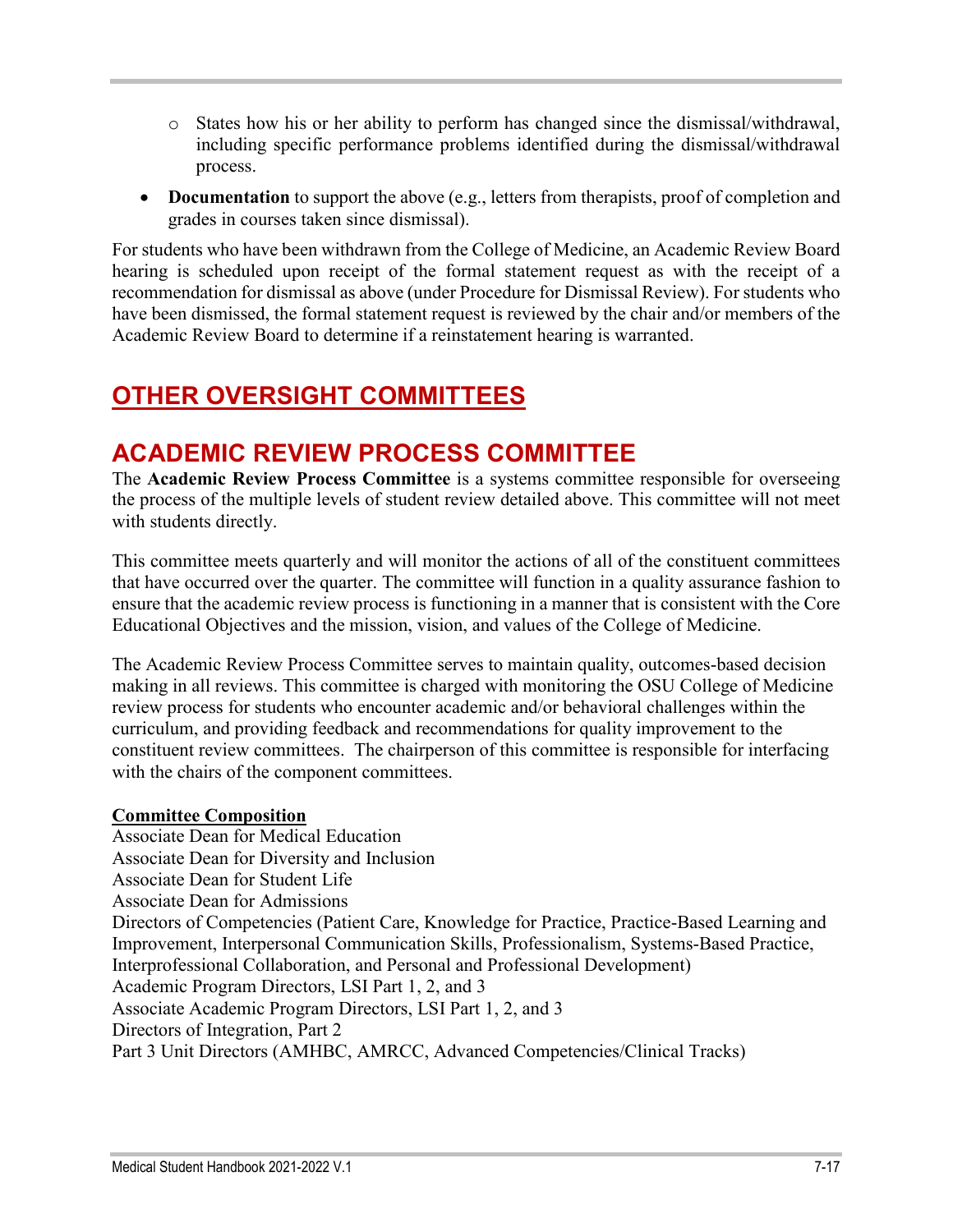Faculty (10); from a mix of foundational and clinical science, at least two of whom are elected by the faculty at large, and at least two of whom are community faculty (or from affiliated programs).

There are four (4) subcommittees of the Academic Standing Committee: (1) Advancement Committee; (2) USMLE Review Committee; (3) Student Review Committee; and (4) Academic/Behavioral Review Committee.

# **ADVANCEMENT COMMITTEE**

# **Responsibilities**

- This subcommittee is specifically charged with reviewing trends in student performance through monitoring of grades, exam scores and patterns of behavior. This committee will determine if students have a pattern of performance that requires intervention or formal review by the *Academic/Behavioral Review* or *USMLE Review* subcommittee. Prior to such a referral, the committee may ask for the student to meet with an Associate Dean or Counselor in an attempt to understand if there are outside factors affecting performance.
- This subcommittee does not meet with students.
- This subcommittee meets approximately twice a month to discuss the progress of all students.
- This subcommittee will monitor the progress of all students seen by any other subcommittee (Academic/Behavioral Review or USMLE Review).
- This subcommittee will be responsible for promotion of students to the next academic program or for graduation. Any students who are felt not to qualify for promotion will be referred to the appropriate level II committee.

# **Guidelines for Changing Student Academic Status Lights**

(June 29, 2012, reviewed July 26, 2015)

# *Guiding principles:*

- "Academic" issues refer to all domains of competency, including: Patient Care, Knowledge for Practice; Practice-Based Learning and Improvement; Interpersonal and Communication Skills; Professionalism; Systems-Based Practice; Interprofessional Collaboration; and Personal and Professional Development.
- The purpose of the colored "light" designations is to better track student academic performance and/or alert educators about a student's areas of difficulty.
- Decisions about academic status changes ("lights") are made after a comprehensive review of a student's performance record and an understanding of a student's progress and prognosis for future performance. Guidelines for decision-making have been developed, but the AAC has the discretion to modify them based upon their comprehensive review.
- Consideration of performance on USMLE Steps 1, 2CK and 2CS is included in this review process.

# *Guidelines for Status (Light) Changes:*

• Green light means "Good Academic Standing." No areas of current concern and/or any initial issues have been clearly resolved and student has consistently demonstrated academic progress.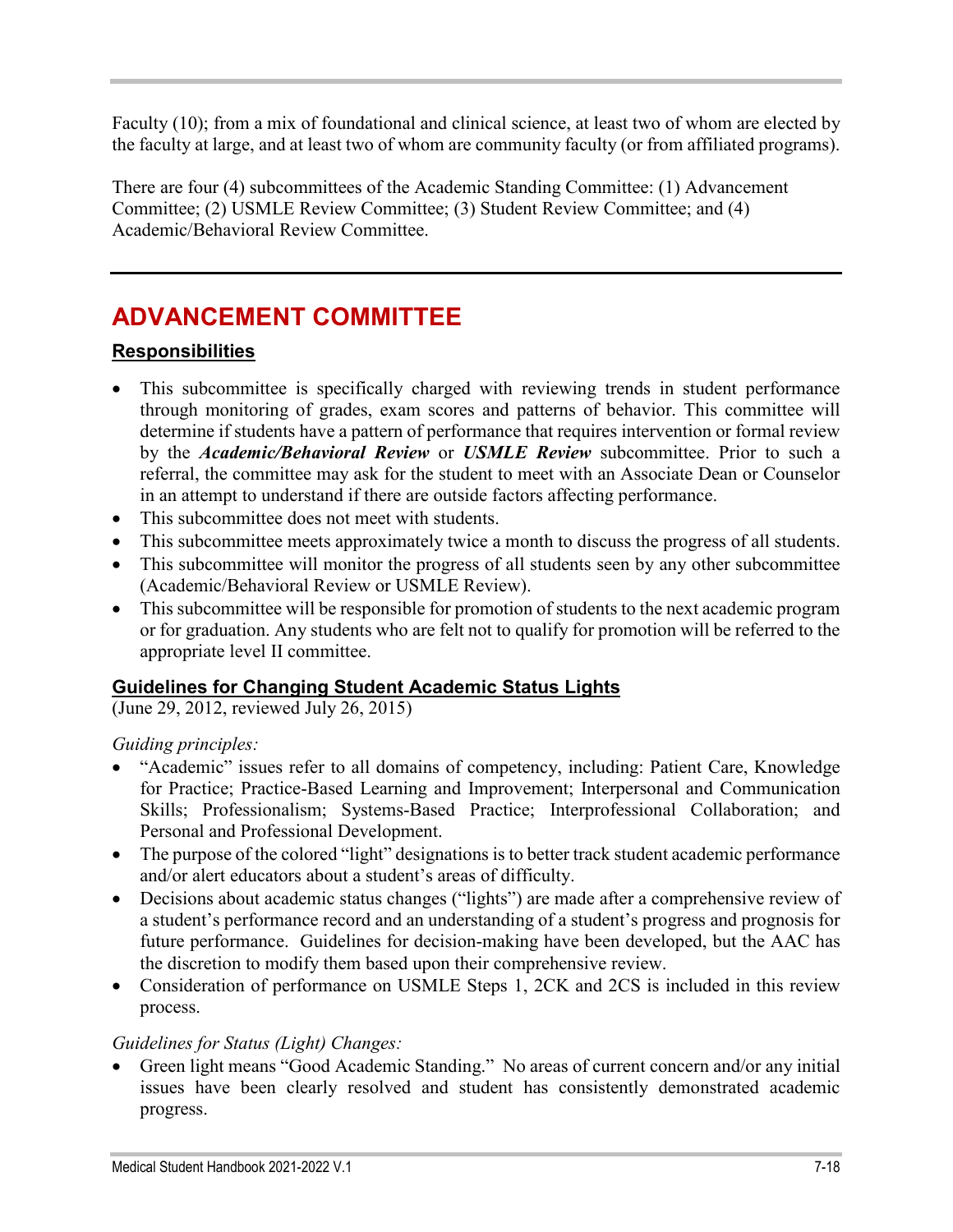- Yellow light means "Good Academic Standing/Minor Risk"
- A student may be placed in "Good Academic Standing/Minor Risk" (yellow) when student initially encounters a challenge or failure to meet standards in any assessments or competencies. A student may return to green when the AAC determines the student has clearly resolved any issues and met assessment and/or competency standards.
- Orange light means "Good Academic Standing/Moderate Risk."

Students who are "Good Academic Standing/Moderate Risk" (orange) have an accumulation of academic and/or non-academic issues or challenges with competencies that need to be taken into consideration when assigning small group or clinical activities. Students will typically remain at this status for the duration of the academic program or academic year. In exceptional circumstances, the status may be changed to "Good Academic Standing" (green) if the AAC determines that the student has clearly resolved all issues and consistently demonstrated academic progress (i.e., consistently achieved assessment and competency standards).

A student at the end of an academic program who is "Good Academic Standing/Moderate Risk" (orange) will remain at that status going into the next academic program until the AAC determines that the student has clearly resolved all issues and consistently demonstrated academic progress (i.e., consistently achieved assessment and competency standards).

• Brown light means "Good Academic Standing/High Risk."

A student who is at high risk of not meeting established academic competency or performance levels will be changed to "Good Academic Standing/High Risk" (brown). Students may not participate in longitudinal Advanced Competency experiences while on "brown" status in order for them to concentrate on achievement of core competencies. This student should be placed at The Ohio State University Wexner Medical Center facilities for clinical experiences and is not allowed to do away or international electives without permission from the Academic Program Director. Students in this status may rotate to our local affiliates only with permission from the Academic Program Director. The student will remain on "Good Academic Standing/High Risk" (brown) until the AAC determines that the student has clearly resolved all issues and consistently demonstrated academic progress (i.e., consistently achieved assessment and competency standards).

Red light means "Not in Good Academic Standing."

A student who is "Not in Good Academic Standing" (red) has failed a program or has a significant issue pending official action. This student should not be involved with any academic program activities unless approved by Dean's staff in conjunction with the appropriate Academic Program Director.

• Purple light means "Academic Standing Under Review" The Evaluation and Assessment team will change the status to purple if a student has not met a competency, pending further review at the next meeting of the Academic Advancement Committee.

### *Returning from LOA:*

A student retains their status from the time of taking an LOA until they return and the Academic Advancement Committee or its designee have reviewed their performance and made a status determination.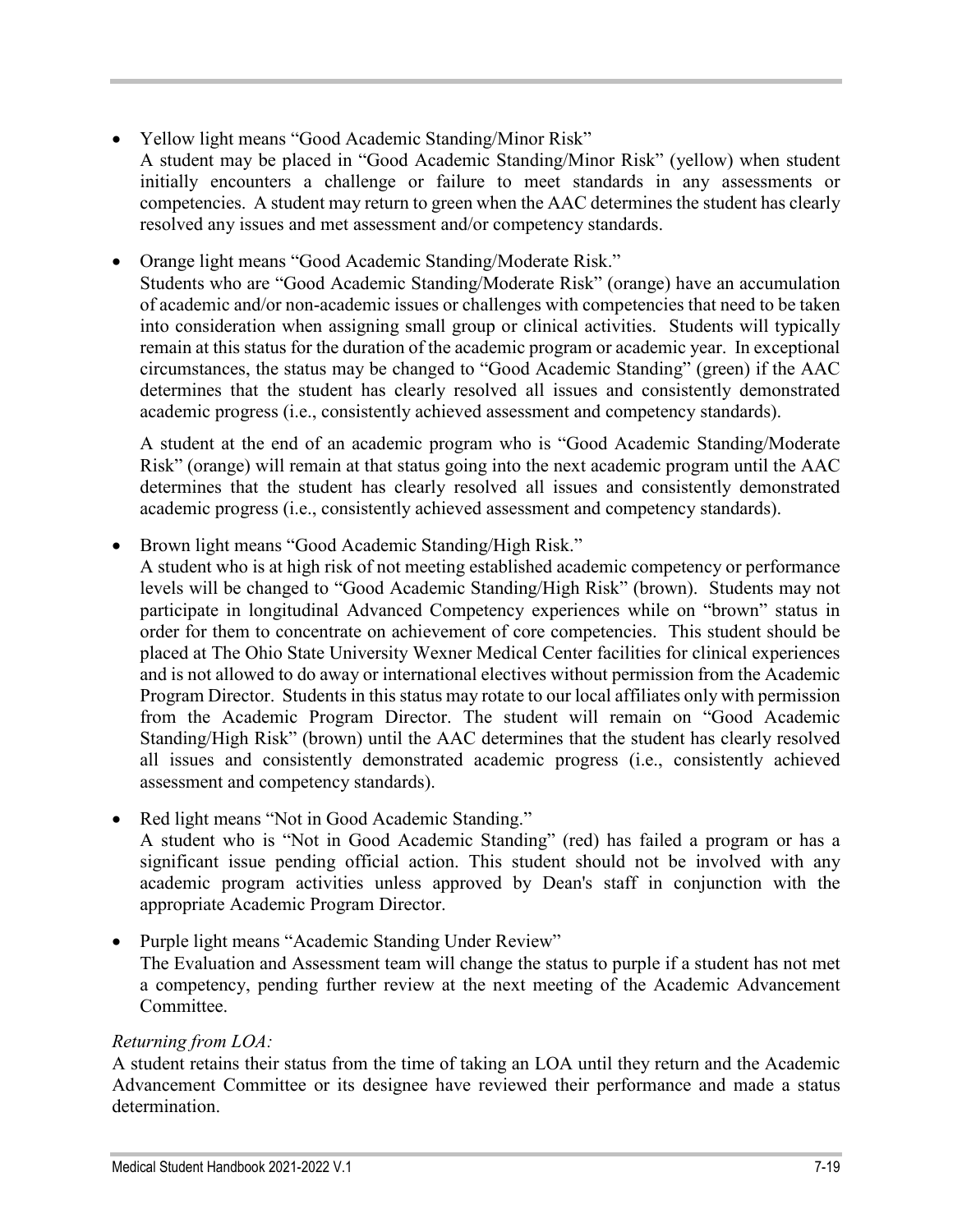# **Membership**

The chair of this subcommittee is the Associate Dean for Medical Education or designee. The membership is as follows:

- Associate Dean for Student Life
- Each of the Academic and Associate Academic Program Directors (Part 1, 2, and 3)
- Each of the Directors of Integration (Associate Directors of Integration and Unit Directors of Part 2 are encouraged to attend, but their attendance is not mandatory)
- Unit Directors for Part 3 (AMHBC, AMRCC, Advanced Competencies/Clinical Tracks)
- Directors of Competencies are invited, but their attendance is not mandatory
- Others will also be invited (e.g., other curricular leaders [Portfolio Coaching, Longitudinal Practice, Longitudinal Group, etc.], the Director of OME, select OME staff, including staff of Evaluation and Assessments, select Student Life staff) but their attendance is not mandatory.

#### **Function**

Quorum is seven (of the 14 required members). Only required members vote. The chair votes unless stipulated otherwise; decisions are made by a majority of those voting. Abstentions are not counted. On a quarterly basis, the Committee will review all students who are not on "green" status, and all students, regardless of "light" designation, who have been reviewed by other ASC subcommittees (ABRC, USMLE Review).

#### **The student light status will show up in the electronic curriculum management system as below:**

| Green         | Good Academic Standing.                                                                                                                                                                                                                                                                                                                                                                                                                                                                                                                                                                                                             |
|---------------|-------------------------------------------------------------------------------------------------------------------------------------------------------------------------------------------------------------------------------------------------------------------------------------------------------------------------------------------------------------------------------------------------------------------------------------------------------------------------------------------------------------------------------------------------------------------------------------------------------------------------------------|
| <b>Yellow</b> | Good Academic Standing/Minor Risk: Student has encountered initial challenges or<br>failures in any of the assessments or competencies.                                                                                                                                                                                                                                                                                                                                                                                                                                                                                             |
| Orange        | Good Academic Standing/ Moderate Risk: Student has an ongoing accumulation of<br>cognitive and/or non-cognitive issues or challenges with competencies that need to be<br>taken into consideration when assigned small group or clinical activities.                                                                                                                                                                                                                                                                                                                                                                                |
| <b>Brown</b>  | Good Academic Standing/High Risk: Student is at high risk of not meeting established<br>academic competency or performance levels. The student's issues need to be taken<br>into consideration when assigning clinical and/or small group activities. This student<br>should be placed at The Ohio State University Wexner Medical Center facilities for<br>clinical experiences and is not allowed to do away or international electives without<br>permission from the Academic Program Director. Students in this status may rotate to<br>our local affiliates only under the specific request of The Academic Program Director. |
| <b>Red</b>    | Not in Good Academic Standing: The student has failed a program or has a significant<br>issue pending official action. This student should not be involved with any academic<br>program activities unless approved by Dean's staff in conjunction with the appropriate<br>Academic Program Director.                                                                                                                                                                                                                                                                                                                                |
| Purple        | Academic Standing Under Review. A temporary designation indicating that the<br>student's status requires review by the Academic Advancement Committee.                                                                                                                                                                                                                                                                                                                                                                                                                                                                              |
| <b>Black</b>  | Visiting Student.                                                                                                                                                                                                                                                                                                                                                                                                                                                                                                                                                                                                                   |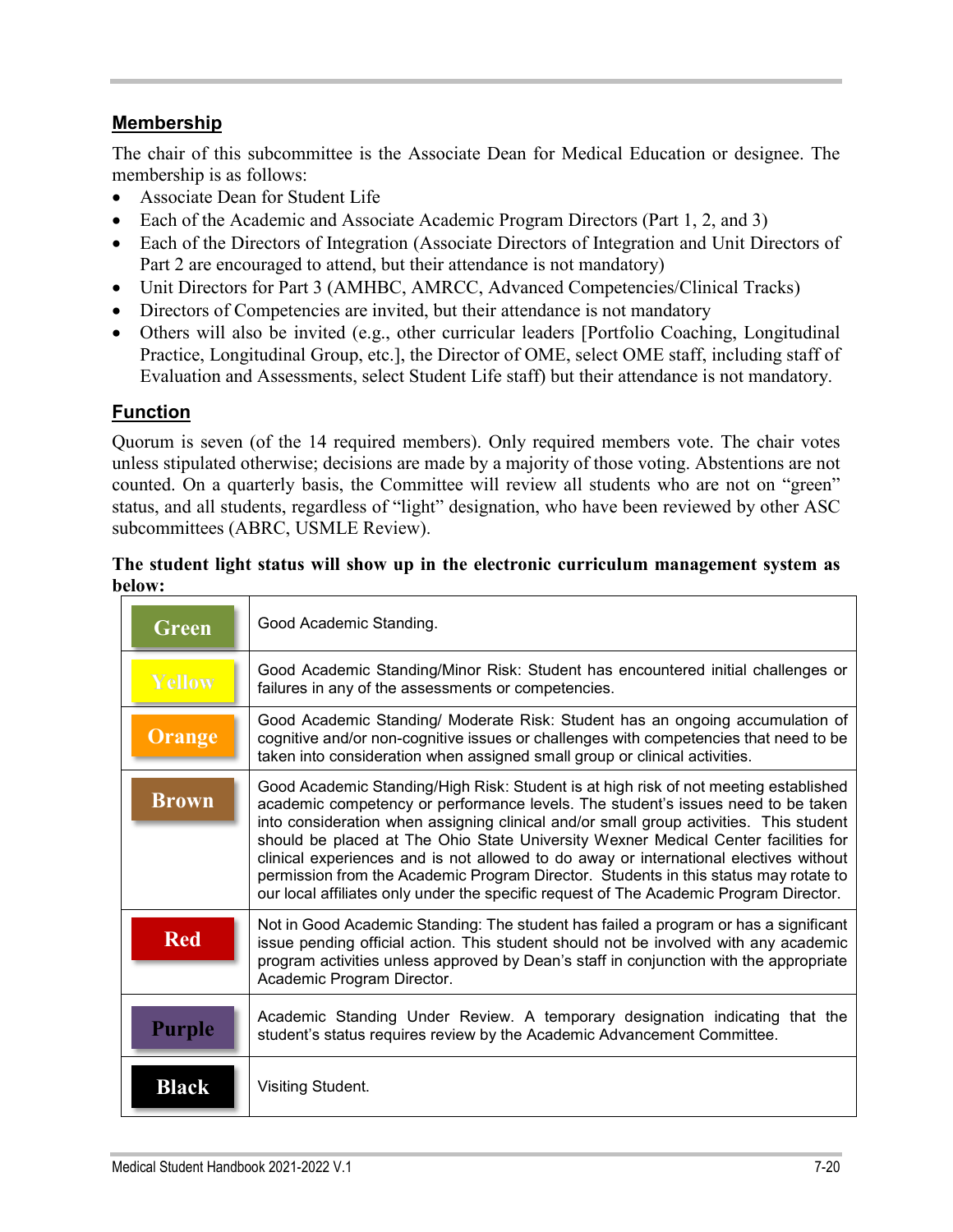# **EDUCATION CONTRACTS**

As a consequence of the student review process, level II/III committees and the Dean (and his/her designee) have the authority to require the execution of an education contract as a provision of continuing in the curriculum. The requirements to be contained in the contract are stipulated by the requesting committee or the Dean or designee. The contract also dictates consequences of failure to meet the requirements/terms of the contract, up to and including recommendation for dismissal from the College. It should be noted that the requirements for successful progress in the curriculum stipulated in the contract may differ from those in place for students who have not encountered academic and/or behavioral difficulties. Education contracts are to be reviewed and signed by the student, the Associate Dean for Medical Education (or designee), the Associate Dean of Student Life and the Vice Dean for Education

# **APPEALING A COMMITTEE DECISION**

Students have the right to appeal adverse actions related to advancement, graduation, or dismissal rendered by any of the Level II review committees:

- Academic Behavioral Review Committee (ABRC)
- Honor and Professionalism Council (HPC)
- United States Medical Licensing Exam (USMLE) Review Committee
- Violations Committee

A student may request an appeal due to one of the following concerns:

- a. The Academic Review Process Subcommittee making the decision or the referring Academic Program did not follow appropriate procedures in the consideration of the original adverse action decision
- b. Significant information was unavailable at the time the subcommittee rendered the original decision
- c. A potential conflict of interest or bias may have influenced the subcommittee in the consideration of the original adverse action decision

An appeal request must be made in writing by the student to the Associate Dean of Medical Education within fourteen calendar days of receipt of the written notice of the decision. If the student does not make a timely appeal, the decision of the rendering committee is considered final and the action will be implemented.

If any of the above criteria are met, the Associate Dean of Medical Education will request a rereview of the decision. The committee that rendered the original decision must meet within fourteen calendar days of the receipt of the request for the written appeal with a new quorum of faculty members. Faculty members who did not participate in the original determination should be selected. During an appeal meeting, the committee will otherwise follow normal operating procedures.

**The chair of the committee will notify the student and the Associate Dean of Medical Education in writing regarding the committee's decision within five business days of the decision.** In addition, the chair or designee will attempt to contact the student by phone regarding the outcome. A report of the recommendations will be included in the student's permanent file.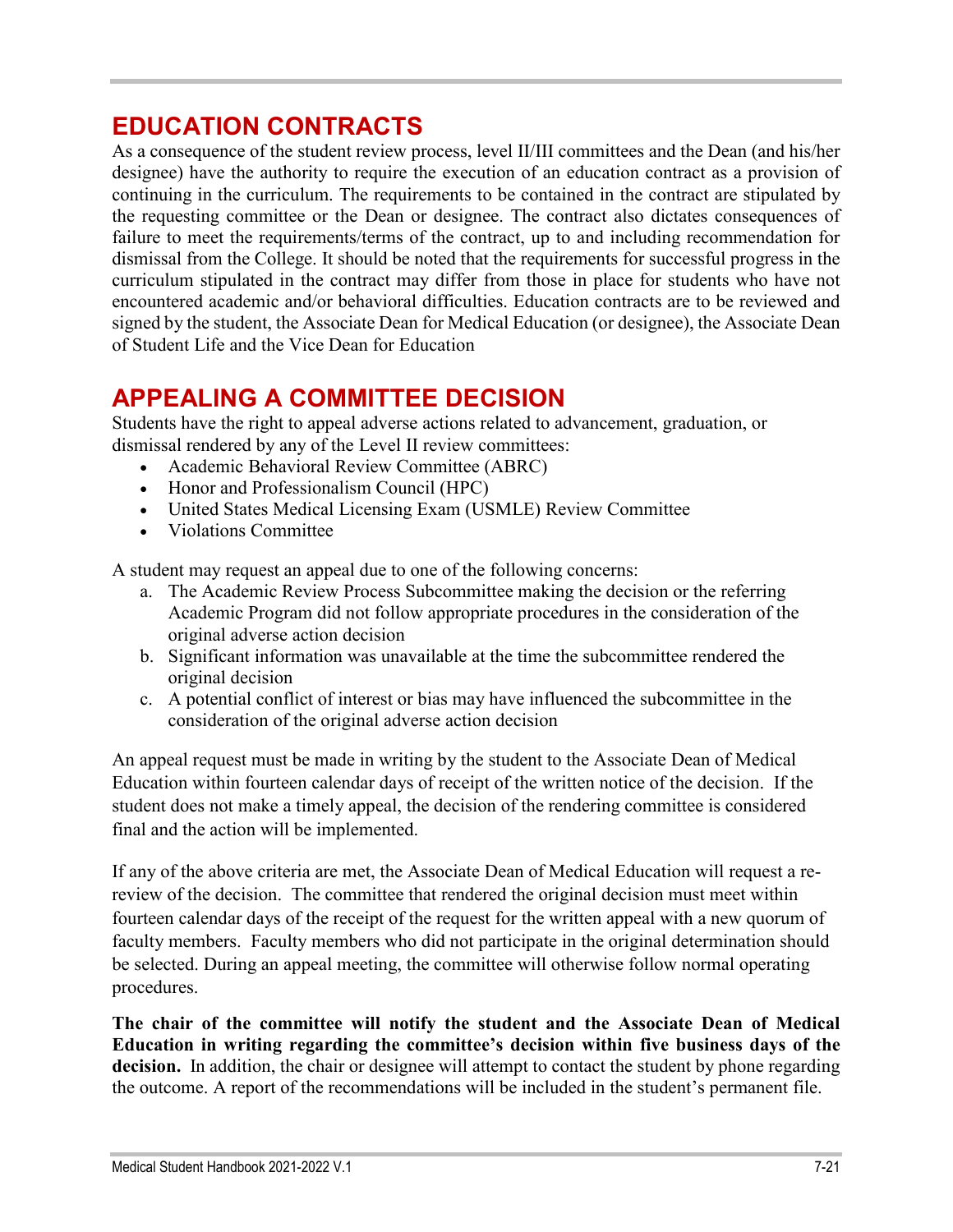If the recommendation is for dismissal, the student may be placed on an immediate administrative leave of absence at the discretion of the Associate Dean for Medical Education until the Academic Review Board concludes its review.

# **AVOIDANCE OF CONFLICT IN FACULTY ROLES**

Faculty at The Ohio State University College of Medicine accept an obligation to avoid conflicts of interest in carrying out their teaching and professional responsibilities. For purposes of this policy, an educational conflict of interest exists if:

- 1. Faculty member is currently or previously in a therapeutic relationship with the learner.
- 2. Faculty member is in a romantic or familial relationship with the learner.
- 3. Faculty member or admissions committee member is in a romantic or familial relationship with the applicant.
- 4. Faculty member is currently or previously in a therapeutic relationship with the applicant.

Having an educational conflict of interest may exert a substantial and improper influence upon a faculty member or admission committee member's professional judgment in exercising learner or applicant evaluation. Faculty members with an educational conflict of interest must not evaluate a learner's (for which there exists a conflict) performance or participate in any component of academic due process for that learner. Admissions Committee Members with an educational conflict of interest must not participate in any component of the admissions process for the year in which the applicant with whom they have the educational conflict with is involved. As soon as they become aware of a potential educational conflict the faculty member must disclose this to the Associate Dean for Medical Education/Designee, Associate Dean for Health & Rehabilitation Sciences/Designee, Associate Dean for Graduate Education/Designee, or the Associate Dean of Graduate Medical Education/Designee. Admissions Committee Members with an educational conflict of interest must disclose this to the Associate Dean for Admissions/Designee or the appropriate admissions committee chair.

# **OSU UNIVERSITY STUDENT CONDUCT**

**Student Conduct** is a department of the university Office of Student Life. Student Conduct administers the **Code of Student Conduct** and serves as a resource the university community. The Code of Student Conduct is established to foster and protect the core missions of the university, to foster the scholarly and civic development of the university's students in a safe and secure learning environment, and to protect the people, properties and processes that support the university and its missions. The Code of Student Conduct covers a broad range of prohibited conduct including but not limited to academic misconduct, endangering, stalking, sexual misconduct, destruction of property, theft, dangerous weapons, hazing, disorderly conduct, or violation of other university rules or federal, state or local laws.

**All OSU students including students of the COM are subject to the Code of Student Conduct for the Ohio State University and the jurisdiction of Student Conduct.** Student Conduct can receive reports of incidents of possible violations of the Code of Student Conduct from any source, including local police, University Housing, students, faculty and staff of the Ohio State University, or any other interested party. The processes of investigation, adjudication of complaints and